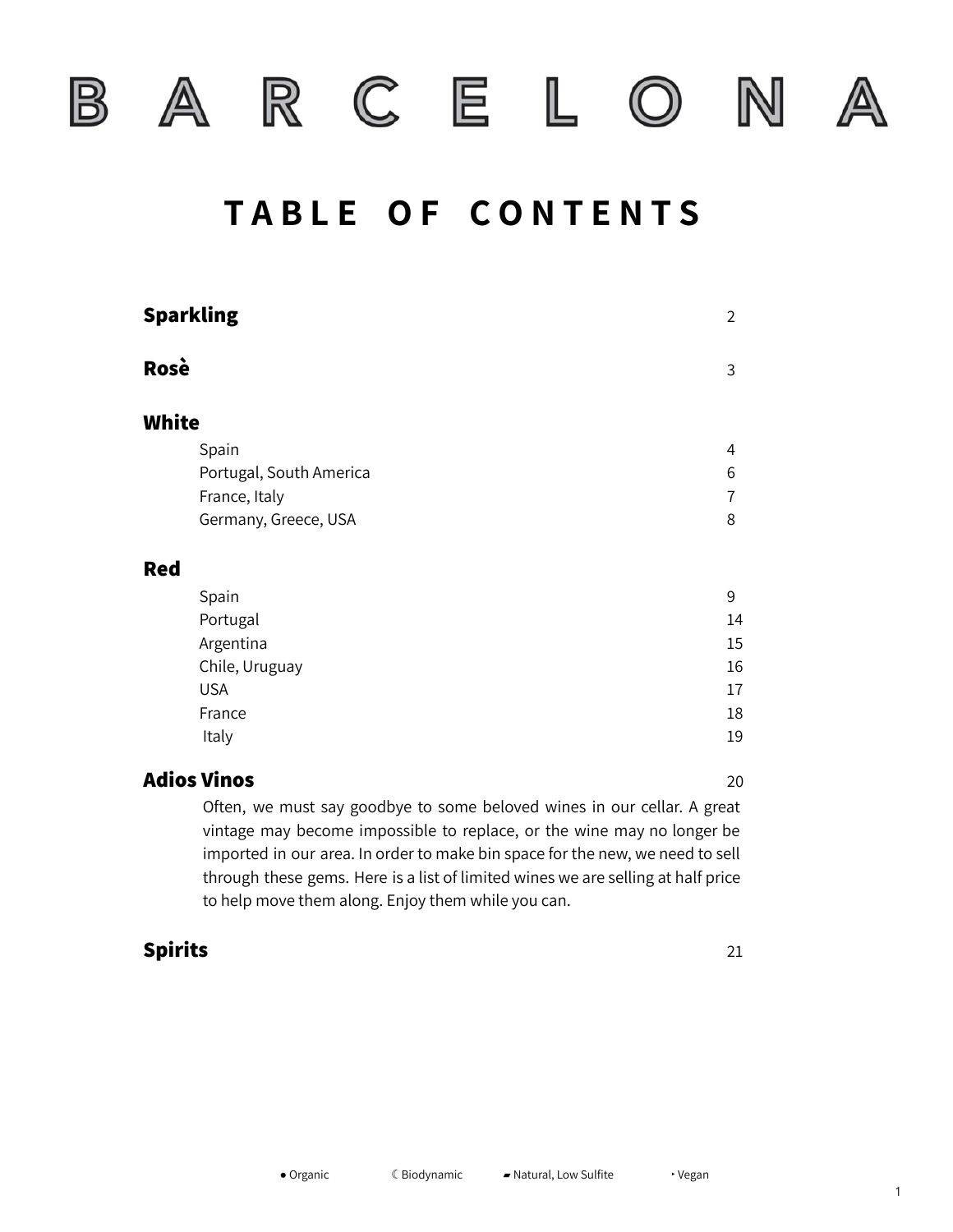## **S P A R K L I N G**

## **S P A I N**

|  | Penedès |  |
|--|---------|--|
|  |         |  |

| Penedès                                    |                                                                                                                                                                                                                          |                                                                                                                                                                           |                                                    | Glass/Bottle                            |
|--------------------------------------------|--------------------------------------------------------------------------------------------------------------------------------------------------------------------------------------------------------------------------|---------------------------------------------------------------------------------------------------------------------------------------------------------------------------|----------------------------------------------------|-----------------------------------------|
| ΝV<br>2016<br>2013<br>2017<br>2016<br>2018 | BarCava, Brut<br>Gramona, La Cuvée, Brut, Corpinnat<br>Recaredo, Gran Reserva, Brut Nature, Corpinnat<br>Sumarroca, Gran Reserva, Brut Nature<br>Avinyó, Reserva, Brut Rosé<br>Viladellops, L.D. Ancestral, Brut Nature  | Xarel-lo, Macabeo, Parellada<br>Xarel-lo, Macabeo<br>Xarel-lo, Macabeo, Monastrell, Parellada<br>Parellada, Macabeo, Xarel-lo, Chardonnay<br>Pinot Noir<br>Xarel-lo Tinto | $\bullet$<br>$\bullet$ ( $\cdot$<br>٠<br>$\bullet$ | 9.5/38<br>48<br>78<br>12/48<br>50<br>55 |
| Canary Islands                             |                                                                                                                                                                                                                          |                                                                                                                                                                           |                                                    |                                         |
| 2016                                       | Los Bermejos, Brut Nature Rosado, Lanzarote                                                                                                                                                                              | Listan Negro, Malvasia Volcanica                                                                                                                                          |                                                    | 78                                      |
| <b>PORTUGAL</b>                            |                                                                                                                                                                                                                          |                                                                                                                                                                           |                                                    |                                         |
| Bairrada                                   |                                                                                                                                                                                                                          |                                                                                                                                                                           |                                                    |                                         |
| 2020                                       | Caves São João, Rosé, Bruto                                                                                                                                                                                              | Baga, Touriga Nacional, Cabernet Sauvignon                                                                                                                                |                                                    | 12.5/50                                 |
| URUGUAY<br>Las Violetas                    |                                                                                                                                                                                                                          |                                                                                                                                                                           |                                                    |                                         |
| 2014                                       | <b>Bodegas Carrau, Sust, Brut Nature</b>                                                                                                                                                                                 | Chardonnay, Pinot Noir                                                                                                                                                    |                                                    | 44                                      |
| <b>FRANCE</b><br>Champagne                 |                                                                                                                                                                                                                          |                                                                                                                                                                           |                                                    |                                         |
| NV.<br>NV<br><b>NV</b><br>NV<br>2002       | Billecart-Salmon, Blanc de Blancs, Brut<br>Robert Barbichon, Blanc de Noirs, Brut<br>Marguet, Shaman 12, Grand Cru, Extra Brut<br>H. Billiot Fils, Rosé, Grand Cru, Brut<br>Pol Roger, Cuvée Sir Winston Churchill, Brut | Chardonnay<br>Pinot Noir, Pinot Meunier<br>Pinot Noir, Chardonnay<br>Pinot Noir, Chardonnay<br>Pinot Noir, Chardonnay                                                     | $\bullet$ (<br>$\bullet$ (                         | 165<br>87<br>99<br>105<br>378           |
| Alsace                                     |                                                                                                                                                                                                                          |                                                                                                                                                                           |                                                    |                                         |
| <b>NV</b>                                  | Domaine Saint Remy, Cuvée Prestige                                                                                                                                                                                       | Pinot Auxerrois, Chardonnay, Pinot Noir                                                                                                                                   |                                                    | 52                                      |
| <b>ITALY</b><br>Emilia-Romagna             |                                                                                                                                                                                                                          |                                                                                                                                                                           |                                                    |                                         |
| ΝV<br>2020                                 | Fattoria Moretto, Secco<br>Terrevive, PerFranco, Rosato                                                                                                                                                                  | Lambrusco Grasparossa di Castelvetro<br>Lambrusco Salamino di Santa Croce                                                                                                 | $\bullet$ ( $\blacktriangleright$                  | 46<br>74                                |

#### **G E R M A N Y** Rheingau

| Rheingau    |                           |                 |                           |    |  |  |
|-------------|---------------------------|-----------------|---------------------------|----|--|--|
| 2012        | Frank John Family, Troken | <b>Riesling</b> | $\bullet$ ( $\rightarrow$ | 79 |  |  |
| Rheinhessen |                           |                 |                           |    |  |  |
| <b>NV</b>   | Fritz Muller, Trocken     | Muller Thurgau  |                           | 46 |  |  |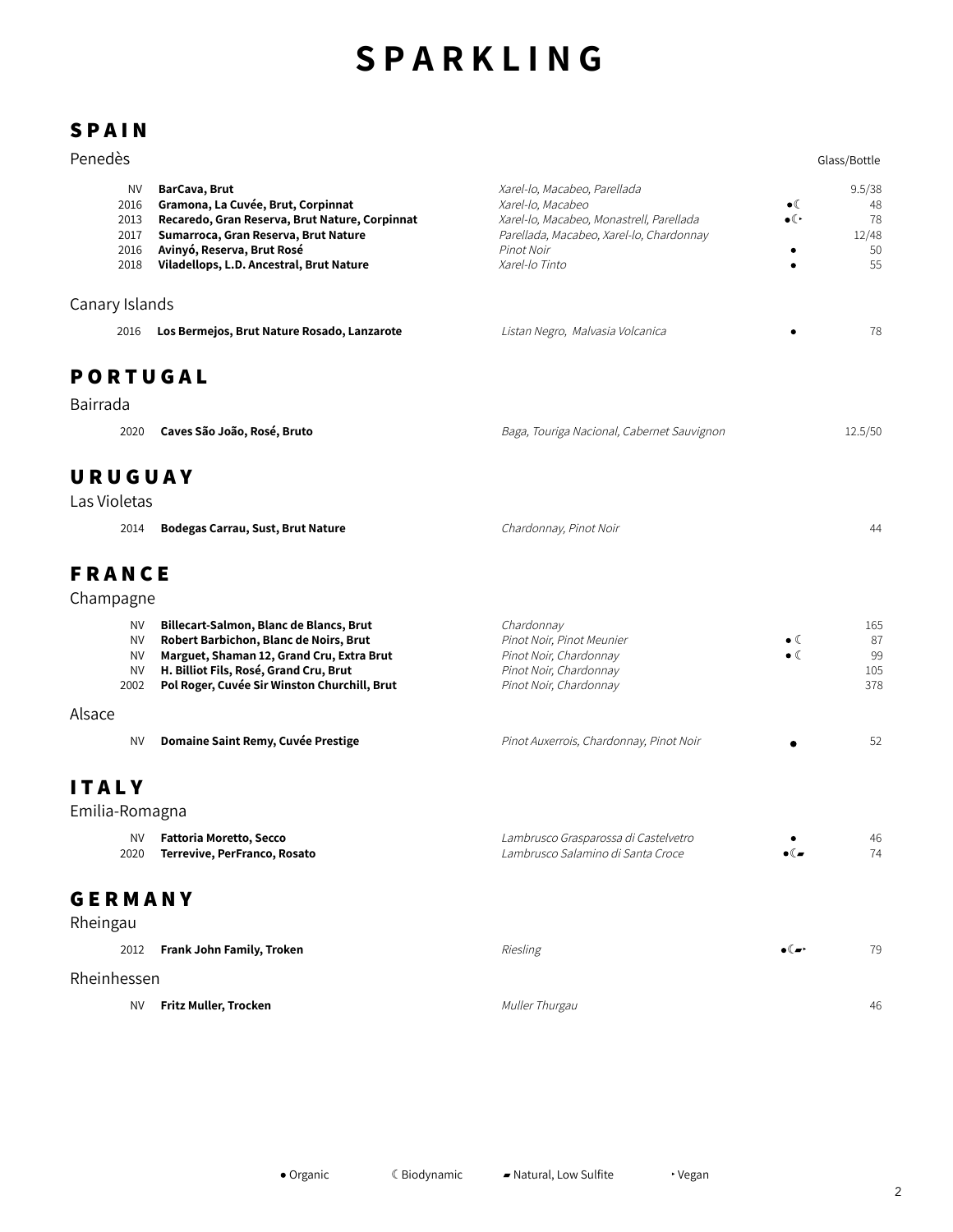# **R O S É**

| Txakolina        |              |                                                             |                                                                     |                       | Glass/Bottle |
|------------------|--------------|-------------------------------------------------------------|---------------------------------------------------------------------|-----------------------|--------------|
|                  | 2020<br>2020 | Ameztoi, Rubentis, Getariako<br>Rezabal, Getariako          | Hondarribi Beltza<br>Hondarribi Beltza                              |                       | 53<br>50     |
| <b>Bierzo</b>    |              |                                                             |                                                                     |                       |              |
|                  | 2020         | <b>Liquid Geography</b>                                     | Mencía                                                              |                       | 10/40        |
| Rioja            |              |                                                             |                                                                     |                       |              |
|                  | 2019         | Bodegas las Orcas, Solar de Randez, Rosado                  | Tempranillo, Garnacha, Viura                                        | $\bullet\bullet$      | 38           |
| Sierra de Gredos |              |                                                             |                                                                     |                       |              |
|                  | 2014         | Daniel Ramos, Kapi Rosé                                     | Garnacha                                                            | $\bullet$             | 43           |
| Ribeira Sacra    |              |                                                             |                                                                     |                       |              |
|                  | 2018         | Abadia da Cova                                              | Caiño                                                               |                       | 63           |
|                  |              | <b>ARGENTINA</b>                                            |                                                                     |                       |              |
| Patagonia        |              |                                                             |                                                                     |                       |              |
|                  | 2019         | Familia Schroeder, Saurus, Neuquen                          | Pinot Noir                                                          | $\blacktriangleright$ | 9/36         |
|                  |              | <b>UNITED STATES</b>                                        |                                                                     |                       |              |
| California       |              |                                                             |                                                                     |                       |              |
|                  | 2017         | Robert Sinskey Vineyards, Vin Gris, Los Carneros            | Pinot Noir                                                          | $\bullet$             | 64           |
| <b>FRANCE</b>    |              |                                                             |                                                                     |                       |              |
| Roussillon       |              |                                                             |                                                                     |                       |              |
|                  | 2020         | Lafage, Miraflors, Cotes Catalanes                          | Mourvèdre, Grenache Gris                                            |                       | 12/48        |
|                  |              | Côtes de Provence                                           |                                                                     |                       |              |
|                  | 2018<br>2020 | Clos Cibonne, Cuvée Tradition<br>Château Pigoudet, Premiere | Tibouren, Grenache<br>Grenache, Cabernet Sauvignon, Syrah, Cinsault |                       | 65<br>35     |
| <b>AUSTRIA</b>   |              |                                                             |                                                                     |                       |              |
| Kamptal          |              |                                                             |                                                                     |                       |              |

| 2017                    | Schloss Gobelsburg, Cistercien | Zweigelt, St. Laurent     |  | 36 |  |  |
|-------------------------|--------------------------------|---------------------------|--|----|--|--|
| Neusiedlersee-Hügelland |                                |                           |  |    |  |  |
| 2018                    | Heidi Schroeck, Rosé Biscaya   | Merlot, Pinot Noir, Syrah |  | 45 |  |  |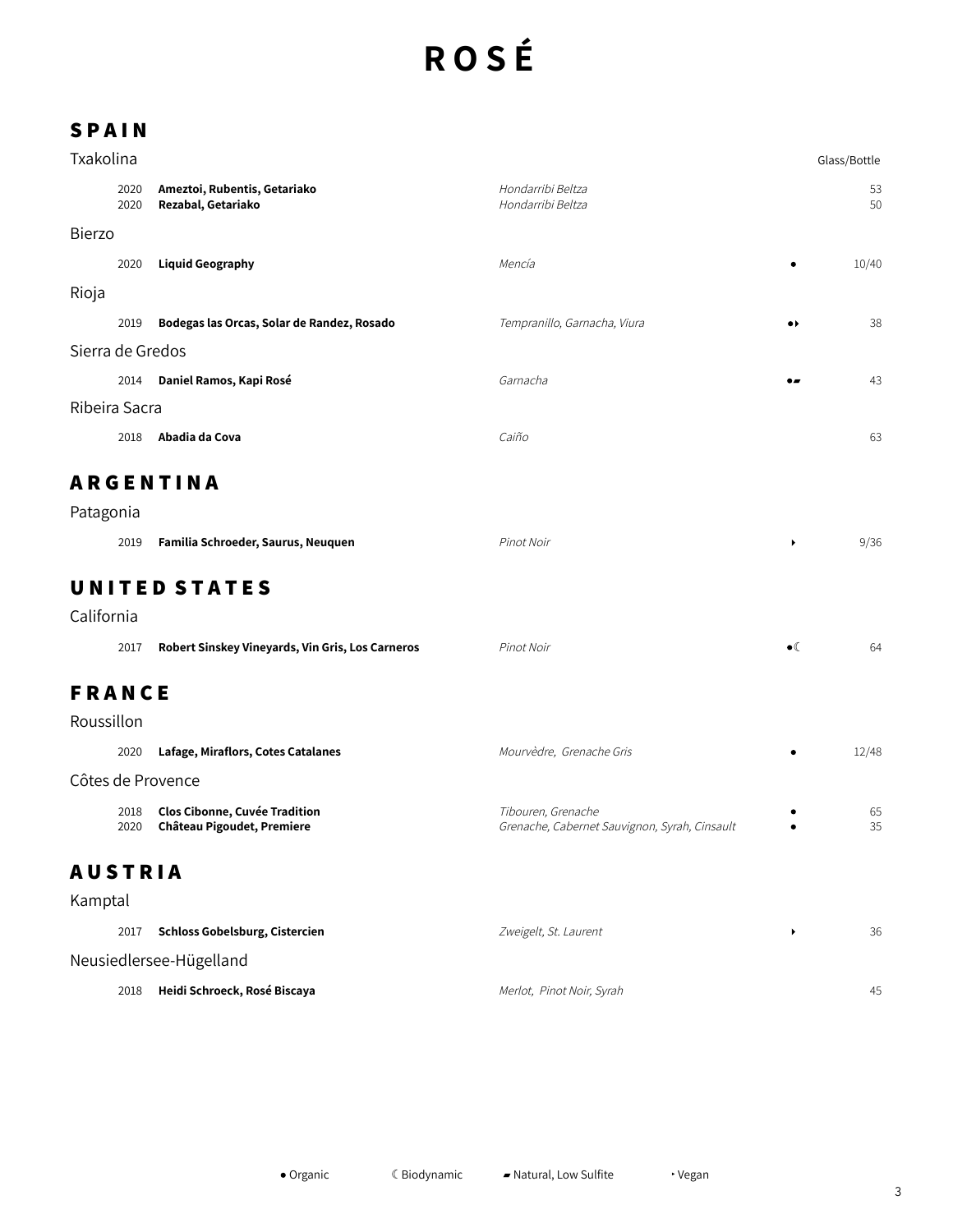| Rías Baixas                                          |                                                                                                                                                                                                                                |                                                                                                                           |                                | Glass/Bottle                              |
|------------------------------------------------------|--------------------------------------------------------------------------------------------------------------------------------------------------------------------------------------------------------------------------------|---------------------------------------------------------------------------------------------------------------------------|--------------------------------|-------------------------------------------|
| 2020<br>2018<br>2020<br>2011<br>2017<br>2020<br>2017 | Pazo Pendal, Mila<br>Envidia Cochina, Tête de Cuvée<br>Palacio de Fefiñanes<br>Palacio de Fefiñanes, III Años<br>Lagar de Costa<br>Rodri Mendez, Cies<br>Forjas del Salnes, Cos Pés                                            | Albariño<br>Albariño<br>Albariño<br>Albariño<br>Albariño<br>Albariño<br>Albariño                                          | ٠<br>$\bullet$ (               | 12/48<br>55<br>50<br>94<br>48<br>78<br>92 |
| Valdeorras                                           |                                                                                                                                                                                                                                |                                                                                                                           |                                |                                           |
| 2015                                                 | <b>Bodega A Coroa</b>                                                                                                                                                                                                          | Godello                                                                                                                   | $\bullet\,\flat$               | 50                                        |
| Ribeiro                                              |                                                                                                                                                                                                                                |                                                                                                                           |                                |                                           |
| 2016                                                 | Casal de Arman, Eira dos Mouros                                                                                                                                                                                                | Treixadura                                                                                                                |                                | 35                                        |
| Monterrei                                            |                                                                                                                                                                                                                                |                                                                                                                           |                                |                                           |
| 2018                                                 | Fraga do Corvo                                                                                                                                                                                                                 | Godello                                                                                                                   | $\bullet\$                     | 40                                        |
| <b>Bierzo</b>                                        |                                                                                                                                                                                                                                |                                                                                                                           |                                |                                           |
| 2018                                                 | Armas de Guerra, Blanco                                                                                                                                                                                                        | Doña Blanca, Godello                                                                                                      | $\bullet\$                     | 34                                        |
| Galicia                                              |                                                                                                                                                                                                                                |                                                                                                                           |                                |                                           |
| 2013                                                 | Vinos de Encostas, Heaven & Hell                                                                                                                                                                                               | Treixadura, Godello, Albariño                                                                                             | ∙€∼                            | 90                                        |
| Txakolina                                            |                                                                                                                                                                                                                                |                                                                                                                           |                                |                                           |
| 2020<br>2019                                         | Rezabal, Getariako<br>Ulacia, Getariako                                                                                                                                                                                        | Hondarribi Zuri<br>Hondarribi Zuri                                                                                        |                                | 12.5/50<br>42                             |
| Rueda                                                |                                                                                                                                                                                                                                |                                                                                                                           |                                |                                           |
| 2019<br>2016<br>2018                                 | Menade<br>Menade, Nosso<br>MicroBio, La Banda del Argílico                                                                                                                                                                     | Verdejo<br>Verdejo<br>Verdejo                                                                                             | .,<br>$\bullet$ ( $\bullet$    | 12/48<br>50<br>48                         |
| Rioja                                                |                                                                                                                                                                                                                                |                                                                                                                           |                                |                                           |
| 2012<br>2010<br>2015<br>2005<br>2020<br>2016         | Bodegas Marqués de Murrieta, Capellanía<br>R. Lopez de Heredia, Viña Gravonia, Crianza<br>C.V.N.E, Monopole Clasico, Blanco Seco<br>R. Lopez de Heredia, Viña Tondonia, Reserva<br>Ostatu, Blanco<br>Bodegas Remelluri, Blanco | Viura<br>Viura<br>Viura, 'Others'<br>Viura, Malvasia<br>Viura, Malvasia<br>Garnacha Blanca, Roussanne, Marsanne, Viognier | ٠<br>٠<br>$\bullet \mathbb{C}$ | 67<br>65<br>55<br>85<br>34<br>170         |
| Navarra                                              |                                                                                                                                                                                                                                |                                                                                                                           |                                |                                           |
| 2020<br>2020                                         | Azul y Garanza, Blanco (1 Liter)<br>Le Naturel, Zero Zero (alcohol free)                                                                                                                                                       | Viura<br>Garnacha Blanca, Viura                                                                                           | $\bullet\blacktriangleright$   | 7.5/42<br>26                              |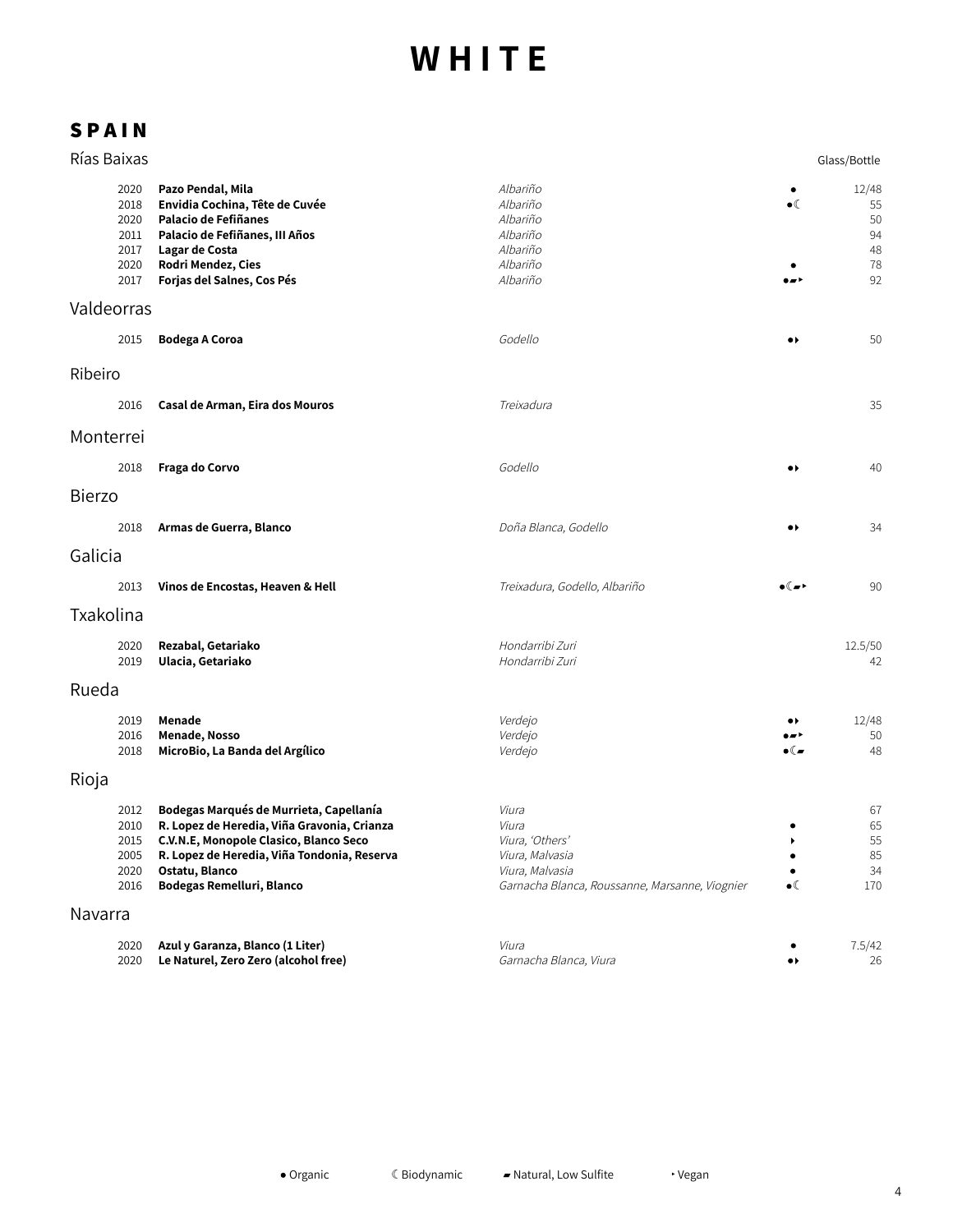| Canary Islands    |                                      |                                                                                                           |                                                                                                          |                                                     | Glass/Bottle                   |
|-------------------|--------------------------------------|-----------------------------------------------------------------------------------------------------------|----------------------------------------------------------------------------------------------------------|-----------------------------------------------------|--------------------------------|
|                   | 2018                                 | Tajinaste, Blanco Seco, Tenerife                                                                          | Listàn Blanco                                                                                            |                                                     | 42                             |
| Penedès           |                                      |                                                                                                           |                                                                                                          |                                                     |                                |
|                   | 2019<br>2015<br>2015<br>2018<br>2019 | Pinord, Diorama<br>Vinya Oculta<br>Partida Creus, VY<br>Gramona, Gessamí<br>Avinyó, Petillant Vi d'Agulla | Xarel-lo<br>Xarel-lo<br>Vinyater<br>Sauvignon Blanc, Muscat, Gewürztraminer<br>Muscat, Macabeo, Xarel-lo | $\bullet$ (<br>∙∝ ∢<br>$\bullet\blacktriangleright$ | 9.5/38<br>80<br>56<br>44<br>40 |
| Empordà           |                                      |                                                                                                           |                                                                                                          |                                                     |                                |
|                   | 2018                                 | La Vinyeta, Microvins                                                                                     | Cariñena Blanc                                                                                           |                                                     | 58                             |
| Costers del Segre |                                      |                                                                                                           |                                                                                                          |                                                     |                                |
|                   | 2017                                 | Pura Vida                                                                                                 | Chardonnay, Macabeo                                                                                      | $\bullet$                                           | 48                             |
| Terra Alta        |                                      |                                                                                                           |                                                                                                          |                                                     |                                |
|                   | 2020<br>2012<br>2015                 | Vinos Piñol, Raig de Raim<br>Vinos Piñol, L'Avi Arrufi Blanc<br>Bodegas Edetària, Edetana Blanco          | Garnacha Blanca<br>Garnacha Blanca<br>Garnacha Blanca, Viognier                                          |                                                     | 36<br>92<br>44                 |
| Montsant          |                                      |                                                                                                           |                                                                                                          |                                                     |                                |
|                   | 2014                                 | <b>Blanc d'Orto, Flor</b>                                                                                 | Garnacha Blanca                                                                                          | $\bullet$ (                                         | 86                             |
| Priorat           |                                      |                                                                                                           |                                                                                                          |                                                     |                                |
|                   | 2011<br>2015                         | Conreria d'Scala Dei, Les Brugueres<br>Cesca Vicent, Cabaler                                              | Garnacha Blanca<br>Garnacha Blanca, Macabeo                                                              |                                                     | 73<br>65                       |
| El Terrerazo      |                                      |                                                                                                           |                                                                                                          |                                                     |                                |
|                   | 2020                                 | Bodegas Mustiguillo, Mestizaje Blanco                                                                     | Merseguera, Viognier, Malvasia                                                                           | $\bullet\$                                          | 11.5/46                        |
| Sierra de Gredos  |                                      |                                                                                                           |                                                                                                          |                                                     |                                |
|                   | 2017<br>2015                         | Bodegas Marañones, Picarana<br>Bernabeleva, Navaherreros Blanco                                           | Albillo<br>Albillo, Macabeo                                                                              | $\bullet$ ( )<br>$\bullet$                          | 13/52<br>52                    |
| Manchuela         |                                      |                                                                                                           |                                                                                                          |                                                     |                                |
|                   | 2016                                 | <b>Bodegas Ponce, Reto</b>                                                                                | Albilla                                                                                                  | $\bullet$ ( )                                       | 48                             |
| VdT Castilla      |                                      |                                                                                                           |                                                                                                          |                                                     |                                |
|                   | 2019                                 | Más Que Vino, Los Conejos Malditos, Blanco Con Madre                                                      | Malvar, Airén                                                                                            |                                                     | 10/40                          |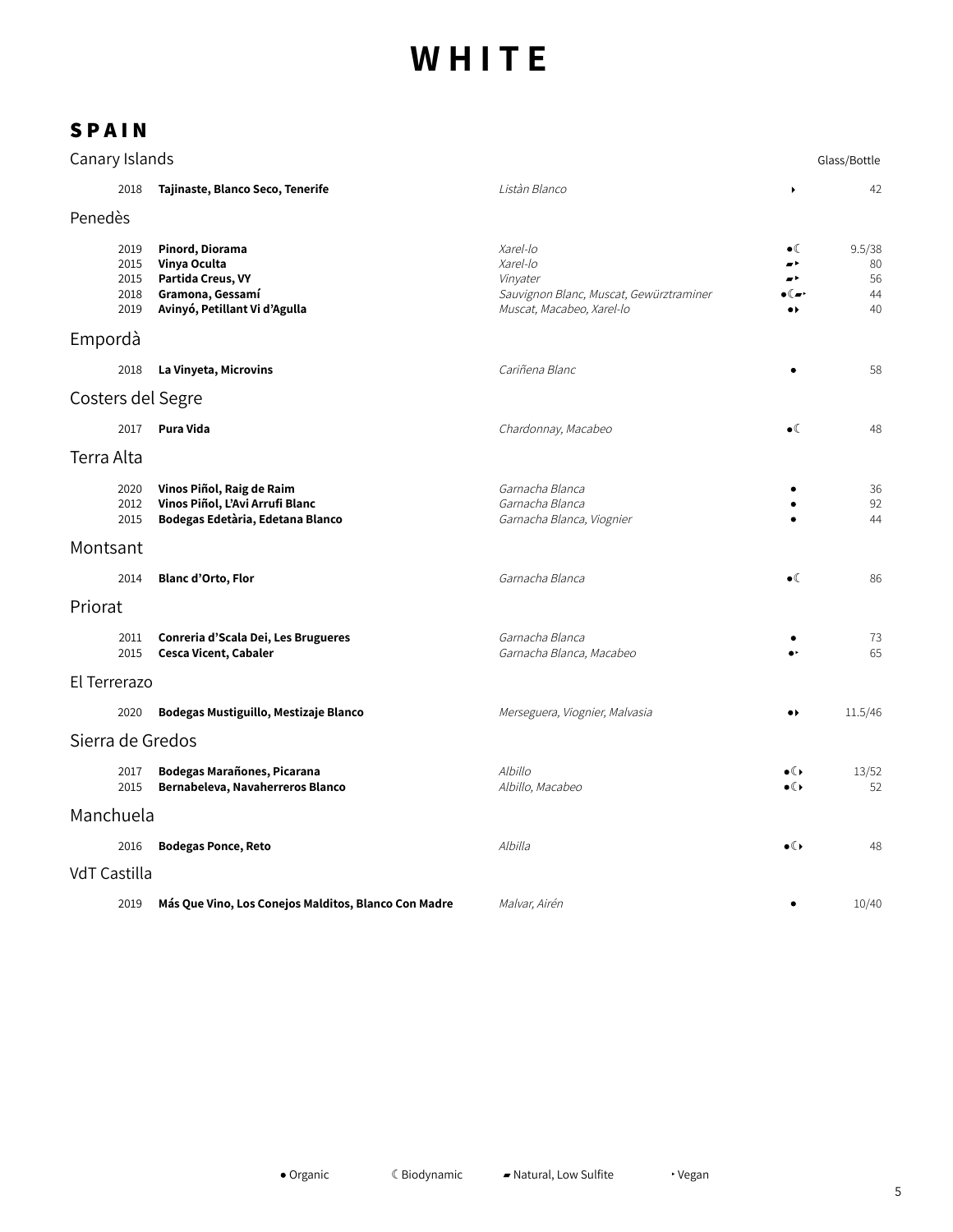## **P O R T U G A L**

|               | Vinho Verde<br>Glass/Bottle |                                                                            |                                             |                                                  |                |  |
|---------------|-----------------------------|----------------------------------------------------------------------------|---------------------------------------------|--------------------------------------------------|----------------|--|
|               | 2019<br>2020                | <b>Nortico</b><br>Asnella                                                  | Alvarinho Minho<br>Arinto, Loureiro         |                                                  | 32<br>10/40    |  |
| Douro         |                             |                                                                            |                                             |                                                  |                |  |
|               | 2019                        | <b>Macanita Branco</b>                                                     | Viosinho, Codega do Larinho, Gouveio        |                                                  | 55             |  |
| Dão           |                             |                                                                            |                                             |                                                  |                |  |
|               | 2014                        | M.O.B., Branco                                                             | Encruzado, Bical                            | ٠                                                | 58             |  |
| Lisboa        |                             |                                                                            |                                             |                                                  |                |  |
|               | 2018                        | Casal Figueira, Antonio Branco                                             | Vital                                       | $\bullet$                                        | 70             |  |
| Alentejo      |                             |                                                                            |                                             |                                                  |                |  |
|               | 2015<br>2015                | Piteira, Branco de Talha<br>Fita Preta, Branco de Talha                    | Diagalves, Roupeiro<br>Roupeiro, Arinto Vaz | ▶                                                | 52<br>55       |  |
| <b>Beiras</b> |                             |                                                                            |                                             |                                                  |                |  |
|               | 1995<br>1991                | Caves São João, Poço de Lobo Branco<br>Caves São João, Poço de Lobo Branco | Arinto<br>Arinto                            | ▶<br>ь                                           | 68<br>99       |  |
|               |                             | <b>ARGENTINA</b>                                                           |                                             |                                                  |                |  |
| Maipú         |                             |                                                                            |                                             |                                                  |                |  |
|               | 2019                        | Pie de Palo                                                                | Viognier                                    |                                                  | 24             |  |
| Valle de Uco  |                             |                                                                            |                                             |                                                  |                |  |
|               | 2015<br>2018<br>2017        | Mendel<br>Via Revolucionaria, Hulk<br>Zorzal, Eggo Blanc de Cal            | Semillon<br>Semillon<br>Sauvignon Blanc     | $\bullet$ ( $\blacktriangleright$<br>$\bullet$ ( | 45<br>42<br>65 |  |
| <b>Beiras</b> |                             |                                                                            |                                             |                                                  |                |  |
|               | 2018                        | Capítulo 7                                                                 | Pedro Ximénez                               | ▶                                                | 8.5/34         |  |
| <b>CHILE</b>  |                             |                                                                            |                                             |                                                  |                |  |
| San Antonio   |                             |                                                                            |                                             |                                                  |                |  |
|               | 2021                        | Aylin                                                                      | Sauvignon Blanc                             | ٠                                                | 10/40          |  |
| Itata Valley  |                             |                                                                            |                                             |                                                  |                |  |
|               | 2017                        | Viñateros Bravos, Granítico Blanco                                         | Moscatel, Semillon                          | $\bullet$ ( $\bullet$ )                          | 65             |  |
| URUGUAY       |                             |                                                                            |                                             |                                                  |                |  |
| Cerro Chapeu  |                             |                                                                            |                                             |                                                  |                |  |

| 2020 Bodegas Cerro Chapeu, Reserva             | Chardonnav                    | 9/36  |
|------------------------------------------------|-------------------------------|-------|
| 2019 Bodegas Cerro Chapeu, 1752 Gran Tradición | Petit Manseng, Sauvignon Gris | 12/48 |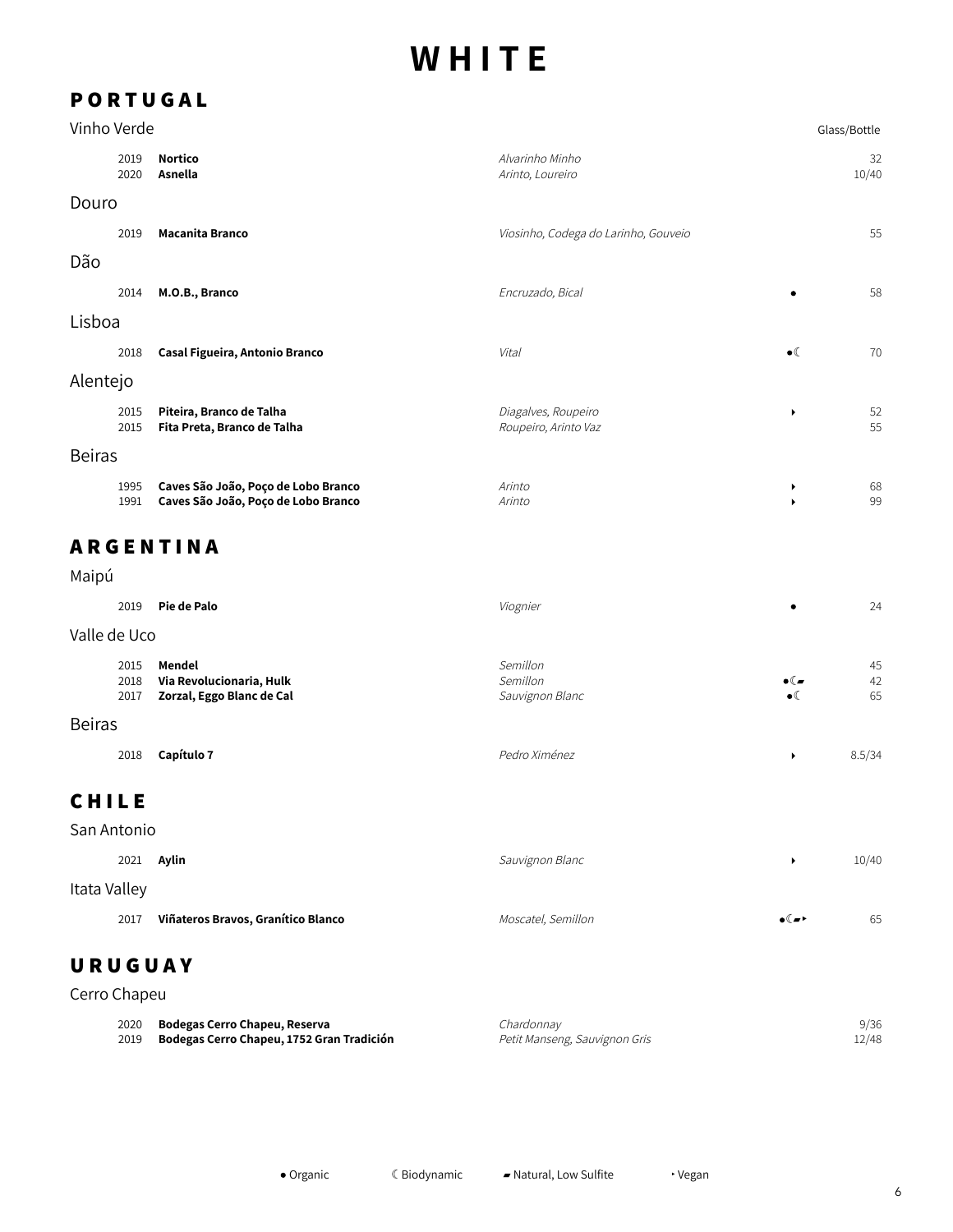## **F R A N C E**

| Alsace       |                                                              |                                                                                                                                                                                                                                                                                                                                                      |                                                                                                                                             |                                                                                                               | Glass/Bottle                                      |
|--------------|--------------------------------------------------------------|------------------------------------------------------------------------------------------------------------------------------------------------------------------------------------------------------------------------------------------------------------------------------------------------------------------------------------------------------|---------------------------------------------------------------------------------------------------------------------------------------------|---------------------------------------------------------------------------------------------------------------|---------------------------------------------------|
|              | 2014<br>2019                                                 | Bechtold, Engelberg, Grand Cru<br>Domain Ansen, Geierstein                                                                                                                                                                                                                                                                                           | Riesling<br>Riesling                                                                                                                        | $\bullet\bullet$<br>$\bullet$ ( $\blacksquare$                                                                | 74<br>58                                          |
| Rhone        |                                                              |                                                                                                                                                                                                                                                                                                                                                      |                                                                                                                                             |                                                                                                               |                                                   |
|              | 2014                                                         | Domaine M & S Ogier, La Combe de Malleval, Condrieu                                                                                                                                                                                                                                                                                                  | Viognier                                                                                                                                    |                                                                                                               | 156                                               |
|              | Loire Valley                                                 |                                                                                                                                                                                                                                                                                                                                                      |                                                                                                                                             |                                                                                                               |                                                   |
|              | 2016<br>2016<br>2017<br>2014<br>2015<br>2018<br>2018<br>2019 | Chéreau-Carré, Comte Leloup, Muscadet<br>Régnier-David, La Guichardière, Saumur<br>Couly-Dutheil, Les Chanteaux, Chinon Blanc<br>Chateau d'Epire, Cuvée Spéciale, Savennières<br>Domaine du Closel, Le Clos du Papillon, Savennières<br>Clos Roussely, L'Eclos, Touraine<br><b>Claude Riffault, Les Boucauds, Sancerre</b><br>Patrick Noël, Sancerre | Melon de Bourgogne<br>Chenin Blanc<br>Chenin Blanc<br>Chenin Blanc<br>Chenin Blanc<br>Sauvignon Blanc<br>Sauvignon Blanc<br>Sauvignon Blanc | $\blacktriangleright$<br>$\bullet\,\flat$<br>$\blacktriangleright$<br>$\bullet$ (<br>$\bullet$<br>$\bullet$ ( | 12.5/50<br>48<br>58<br>55<br>78<br>49<br>62<br>65 |
| Burgundy     |                                                              |                                                                                                                                                                                                                                                                                                                                                      |                                                                                                                                             |                                                                                                               |                                                   |
|              | 2018<br>2019<br>2016<br>2012<br>2010                         | Jean-Paul Brun, Beaujolais Blanc<br>Marcel Couturier, Les Longues Terres, Mâcon-Loché<br>Domaine Chêne, La Roche Vineuse, Mâcon-Villages<br>Domaine Ninot, Les Gresigny, 1er Cru, Rully<br>Jean-Michel Gaunoux, 1er Cru, Meursault Perrières                                                                                                         | Chardonnay<br>Chardonnay<br>Chardonnay<br>Chardonnay<br>Chardonnay                                                                          | $\bullet$<br>$\bullet$ (<br>$\bullet\blacktriangleright$                                                      | 36<br>14.5/58<br>34<br>64<br>169                  |
|              |                                                              | Côtes de Provence                                                                                                                                                                                                                                                                                                                                    |                                                                                                                                             |                                                                                                               |                                                   |
|              | 2013                                                         | Château Simone, Palette Blanc                                                                                                                                                                                                                                                                                                                        | Clairette, Grenache Bl., Bourboulenc, Ugni Blanc                                                                                            | $\bullet\,\flat$                                                                                              | 112                                               |
| <b>ITALY</b> |                                                              |                                                                                                                                                                                                                                                                                                                                                      |                                                                                                                                             |                                                                                                               |                                                   |
| Veneto       |                                                              |                                                                                                                                                                                                                                                                                                                                                      |                                                                                                                                             |                                                                                                               |                                                   |
|              | 2018                                                         | <b>Redentore, Delle Venezie</b>                                                                                                                                                                                                                                                                                                                      | Chardonnay                                                                                                                                  | $\bullet$ ( )                                                                                                 | 34                                                |
| Piemonte     |                                                              |                                                                                                                                                                                                                                                                                                                                                      |                                                                                                                                             |                                                                                                               |                                                   |
|              | 2017                                                         | De Forville, Langhe                                                                                                                                                                                                                                                                                                                                  | Chardonnay                                                                                                                                  |                                                                                                               | 38                                                |
| Friuli       |                                                              |                                                                                                                                                                                                                                                                                                                                                      |                                                                                                                                             |                                                                                                               |                                                   |
|              | 2010                                                         | Radikon, Jakot (500 mL)                                                                                                                                                                                                                                                                                                                              | Friulano                                                                                                                                    | . .                                                                                                           | 84                                                |
| Sicilia      |                                                              |                                                                                                                                                                                                                                                                                                                                                      |                                                                                                                                             |                                                                                                               |                                                   |
|              | 2020                                                         | Iniceri, Abisso, Trapani                                                                                                                                                                                                                                                                                                                             | Catarratto                                                                                                                                  | $\bullet$ (                                                                                                   | 12/48                                             |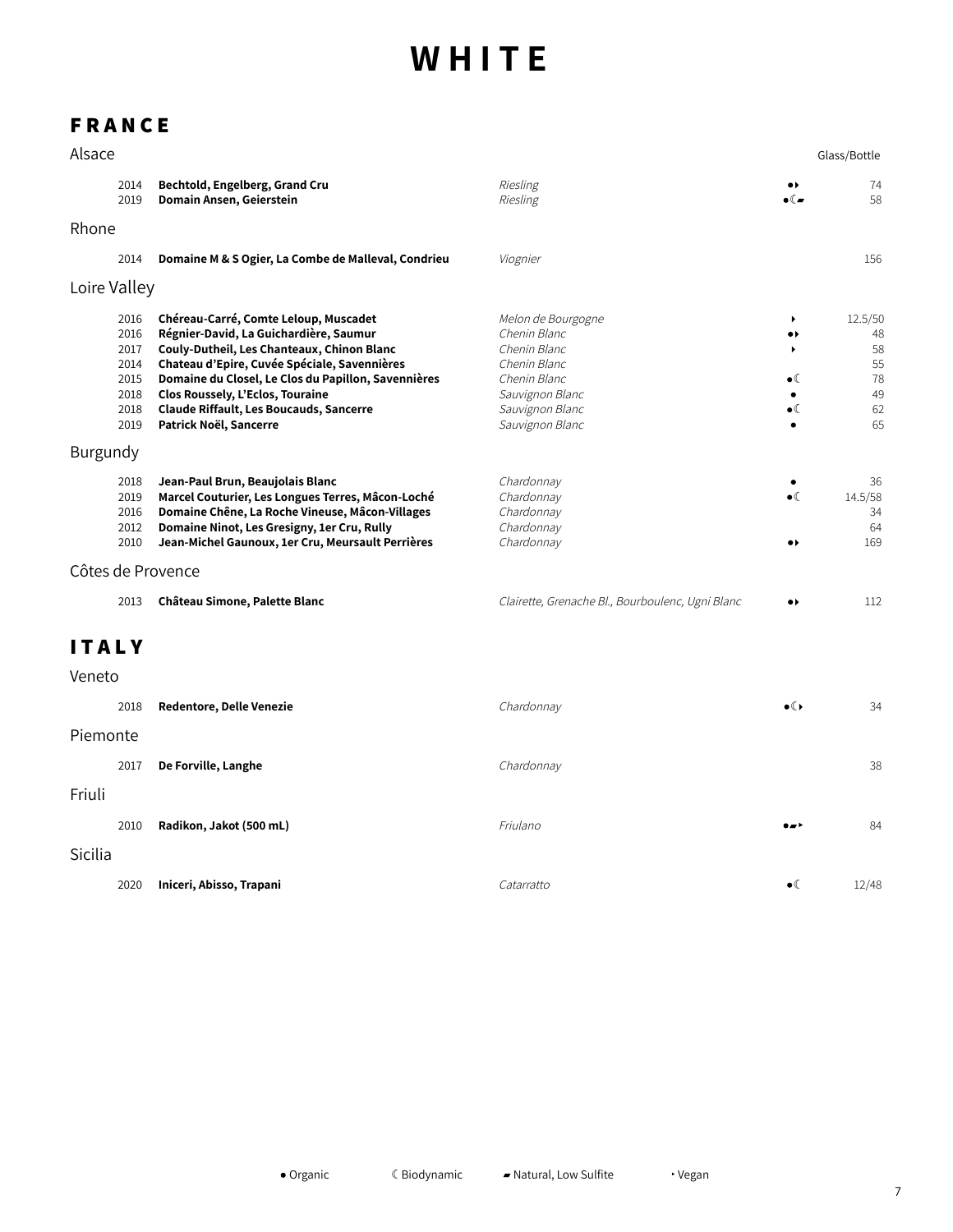#### **G E R M A N Y**

| Rheingau      |      |                            |                                                    |                                      | Glass/Bottle |
|---------------|------|----------------------------|----------------------------------------------------|--------------------------------------|--------------|
|               | 2020 | Leitz, Feinherb            | Riesling                                           |                                      | 10.5/42      |
| Pfalz         |      |                            |                                                    |                                      |              |
|               | 2015 | Frank John Family, Trocken | Riesling                                           | $\bullet$ ( $\overline{\phantom{a}}$ | 68           |
|               |      |                            |                                                    |                                      |              |
| <b>GREECE</b> |      |                            |                                                    |                                      |              |
| Santorini     |      |                            |                                                    |                                      |              |
|               | 2018 | <b>Santo Wines</b>         | Assyrtiko                                          | $\bullet^{\star}$                    | 53           |
|               |      | <b>UNITED STATES</b>       |                                                    |                                      |              |
|               |      |                            |                                                    |                                      |              |
| Oregon        |      |                            |                                                    |                                      |              |
|               | 2017 | Brooks, Amycas, Willamette | Pinot Blanc, Pinot Gris, Gewurz., Muscat, Riesling | $\bullet$ ( $\cdot$                  | 44           |
| California    |      |                            |                                                    |                                      |              |
|               |      |                            |                                                    |                                      |              |

| 2017     | Lieu Dit, Santa Ynez Valley                   | Sauvignon Blanc |                     | 49  |
|----------|-----------------------------------------------|-----------------|---------------------|-----|
| 2017     | <b>County Line, North Coast</b>               | Chardonnay      | $\bullet\text{-}$   | 63  |
| 2016     | LIOCO, Estero, Russian River Valley           | Chardonnay      | $\bullet$           | 77  |
| 2016     | <b>Copain, Tous Ensemble, Anderson Valley</b> | Chardonnay      | $\bullet$ ( $\cdot$ | .54 |
| 2014     | Radio-Coteau, Savoy, Anderson Valley          | Chardonnay      | $\bullet$ ( $\cdot$ | 124 |
| 2018     | Kistler, Les Noisetiers, Sonoma Coast         | Chardonnay      |                     | 150 |
| New York |                                               |                 |                     |     |
| 2018     | Anthony Road Wine Company, Dry, Finger Lakes  | Riesling        |                     | 42  |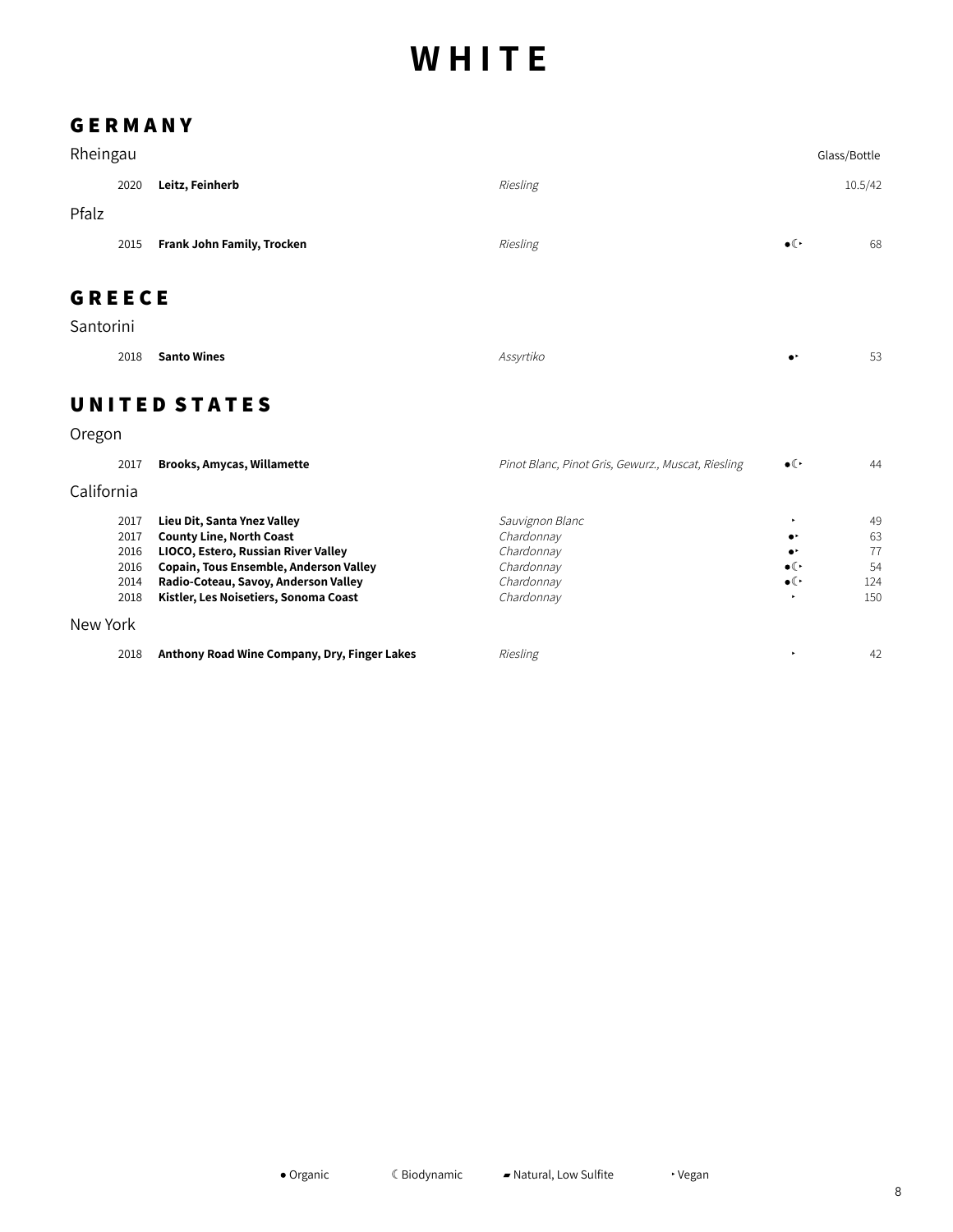## **S P A I N**

#### Rioja 'Tradicional' Glass/Bottle

| Glass/Bottle |  |
|--------------|--|
|--------------|--|

| 2017 | Familia Montaña, Crianza                                 | Tempranillo                              |                              | 32      |
|------|----------------------------------------------------------|------------------------------------------|------------------------------|---------|
| 2011 | R. Lopez de Heredia, Viña Cubillo, Crianza               | Tempranillo, Garnacha, Mazuelo, Graciano |                              | 60      |
| 2010 | R. Lopez de Heredia, Viña Tondonia, Reserva              | Tempranillo, Garnacha, Mazuelo, Graciano |                              | 95      |
| 2014 | Bodegas Hermanos Peciña, Crianza                         | Tempranillo, Graciano, Garnacha          |                              | 40      |
| 2016 | La Rioja Alta, Viña Alberdi, Reserva                     | Tempranillo                              | $\bullet\bullet$             | 55      |
| 2012 | La Rioja Alta, Viña Arana, Gran Reserva                  | Tempranillo, Graciano                    | $\bullet\blacktriangleright$ | 85      |
| 2012 | La Rioja Alta, Viña Ardanza, Reserva                     | Tempranillo, Garnacha                    | $\bullet\bullet$             | 80      |
| 2011 | La Rioja Alta, 904, Gran Reserva                         | Tempranillo, Graciano                    | $\bullet\bullet$             | 135     |
| 2017 | Bodegas Olarra, Nucerro, Reserva                         | Tempranillo, Garnacha, Graciano, Mazuelo |                              | 12.5/50 |
| 2010 | Bodegas Olarra, Nucerro, Gran Reserva                    | Tempranillo, Garnacha, Mazuelo, Graciano |                              | -60     |
| 2015 | C.V.N.E., Imperial, Reserva                              | Tempranillo, Graciano, Mazuelo, Garnacha |                              | 95      |
| 2013 | C.V.N.E., Vina Real, Gran Reserva                        | Tempranillo, Mazuelo, Garnacha, Graciano |                              | 108     |
| 2011 | Bodegas Muga, Prado Enea                                 | Tempranillo, Garnacha, Mazuelo, Graciano |                              | 160     |
| 2015 | Abando, Crianza                                          | Tempranillo, Viura                       | $\bullet\bullet$             | 52      |
| 2015 | Bodegas Marqués de Murrieta, Reserva                     | Tempranillo, Graniano, Mazuelo, Garnacha |                              | 56      |
| 2007 | Bodegas Marqués de Murrieta, Castillo Ygay, Gran Reserva | Tempranillo, Mazuelo                     |                              | 250     |

#### Rioja 'Moderna'

| 2014 | Luberri, Biga, Crianza                 | Tempranillo                               |               | 45     |
|------|----------------------------------------|-------------------------------------------|---------------|--------|
| 2018 | Sierra de Tolono                       | Tempranillo                               | $\bullet$ ( ) | 45     |
| 2014 | Bodegas Luis Alegre, Koden             | Tempranillo                               |               | 38     |
| 2019 | La Maldita                             | Garnacha                                  |               | 8.5/34 |
| 2016 | <b>Mateo Cambra</b>                    | Garnacha                                  | $\bullet$     | 52     |
| 2015 | Valserrano, Monovarietal               | Graciano                                  |               | 62     |
| 2015 | Carravalseca, Crianza                  | Tempranillo, Graciano                     |               | 50     |
| 2020 | Telmo Rodriguez, LZ                    | Tempranillo, Graciano, Garnacha           |               | 12/48  |
| 2015 | Palacios Remondo, La Vendimia          | Garnacha, Tempranillo                     |               | 38     |
| 2016 | Palacios Remondo, La Montesa, Crianza  | Garnacha, Tempranillo                     |               | 48     |
| 2012 | Bodegas Remelluri, Reserva             | Tempranillo, Garnacha, Graciano           | $\bullet$ ( ) | 85     |
| 2015 | Conde de Hervías, Trinidad             | Tempranillo, Graciano                     |               | 72     |
| 2014 | Torre de Oña, Reserva                  | Tempranillo, Mazuelo                      |               | 60     |
| 2005 | Marqués de Vargas, Hacienda Pradolagar | Tempranillo, Garnacha, Graciano, Maturana |               | 199    |
| 2016 | Ostatu, Crianza                        | Tempranillo, Graciano, Mazuelo, Garnacha  |               | 48     |
|      |                                        |                                           |               |        |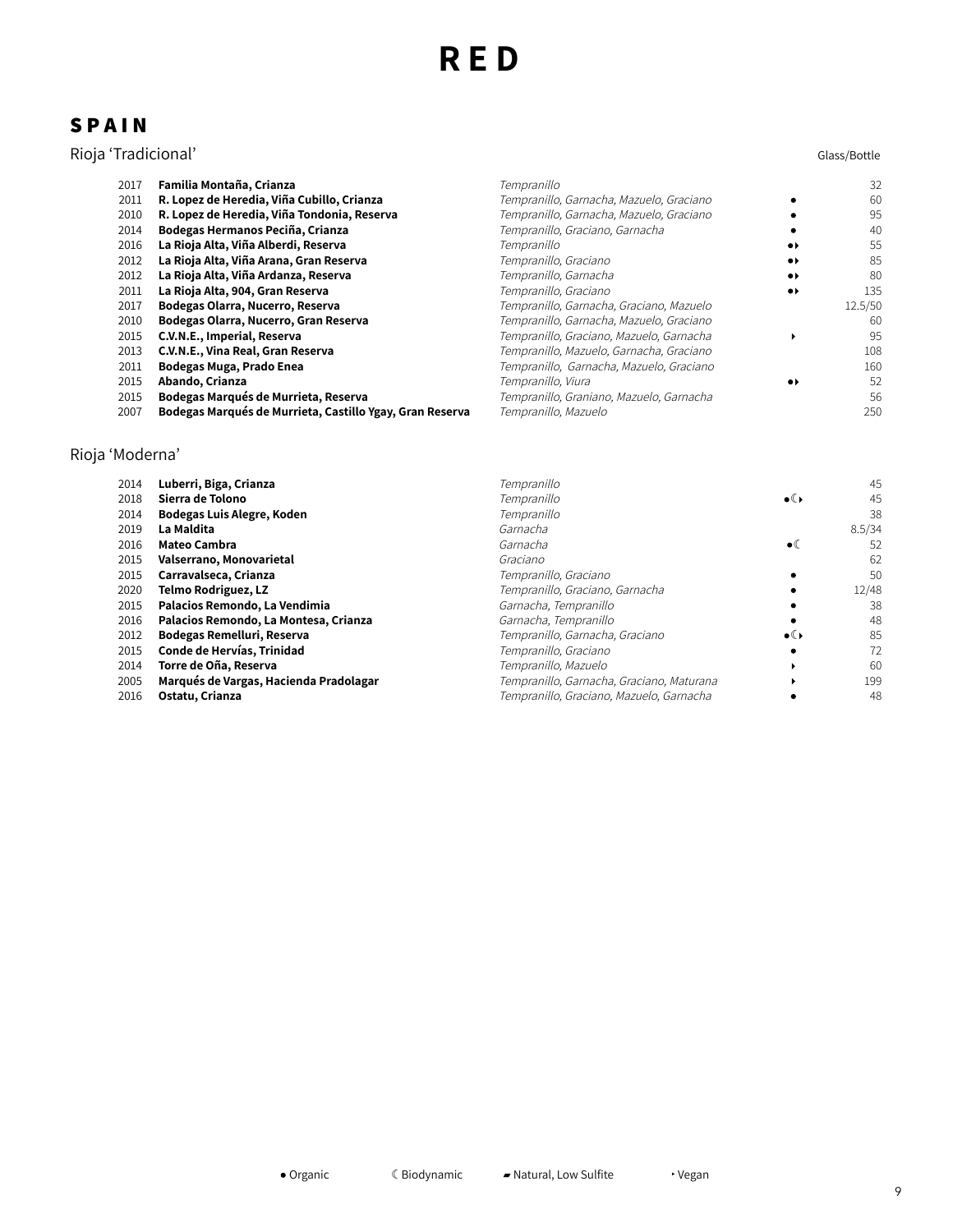| Castilla y León |                                                                                                                                                                               |                                                                         |                              | Glass/Bottle                |
|-----------------|-------------------------------------------------------------------------------------------------------------------------------------------------------------------------------|-------------------------------------------------------------------------|------------------------------|-----------------------------|
|                 | 2014<br>Jerome Bougnaud, Galia                                                                                                                                                | Tempranillo, Garnacha, Albillo                                          | $\bullet\blacktriangleright$ | 95                          |
|                 | Sierra de Salamanca                                                                                                                                                           |                                                                         |                              |                             |
|                 | Mandrágora Vinos de Pueblo, Tragaldabas<br>2015<br>2017<br>La Zorra                                                                                                           | Rufete<br>Rufete, Aragonés                                              | $\bullet$                    | 52<br>48                    |
| Toro            |                                                                                                                                                                               |                                                                         |                              |                             |
|                 |                                                                                                                                                                               |                                                                         |                              |                             |
|                 | <b>Triton</b><br>2016<br>2017<br>Bodegas y Viñedos Maurodos, Prima<br>2015<br>Bodegas y Viñedos Maurodos, San Roman<br>2014<br><b>Buil &amp; Giné, Buil</b><br>2014<br>Pintia | Tempranillo<br>Tempranillo<br>Tempranillo<br>Tempranillo<br>Tempranillo |                              | 36<br>50<br>96<br>68<br>143 |
|                 | Tudela del Duero                                                                                                                                                              |                                                                         |                              |                             |
|                 | 2014<br><b>Bodegas Mauro</b>                                                                                                                                                  | Tempranillo, Syrah                                                      |                              | 96                          |
|                 | Ribera del Duero                                                                                                                                                              |                                                                         |                              |                             |
|                 | Torremorón, Tinto<br>2018                                                                                                                                                     | Tempranillo                                                             |                              | 35                          |
|                 | <b>Bardos, Romántica</b><br>2018                                                                                                                                              | Tempranillo                                                             |                              | 11/44                       |
|                 | 2015<br>Asenjo y Manso, Ceres, Crianza                                                                                                                                        | Tempranillo                                                             |                              | 46                          |
|                 | 2018<br>Vizcarra, Senda del Oro, Roble                                                                                                                                        | Tempranillo                                                             |                              | 55                          |
|                 | 2018<br>Viña Sastre, Roble                                                                                                                                                    | Tempranillo                                                             | $\bullet$ ( )                | 48                          |
|                 | 2012<br>Viña Sastre, Pago de Santa Cruz, Gran Reserva                                                                                                                         | Tempranillo                                                             | $\bullet$                    | 198                         |
|                 | 2015<br>Condado de Haza, Crianza                                                                                                                                              | Tempranillo                                                             | ١                            | 60                          |
|                 | 2012<br>Bodegas Perez Pascuas, Viña Pedrosa, Reserva                                                                                                                          | Tempranillo                                                             |                              | 130<br>125                  |
|                 | 2016<br><b>Bodegas Emilio Moro, Malleolus</b><br>2016<br>Dominio de Pingus, Flor de Pingus                                                                                    | Tempranillo<br>Tempranillo                                              | $\bullet$ ( )                | 195                         |
|                 | Vega Clara, Mario<br>2016                                                                                                                                                     | Tempranillo, Cabernet Sauvignon                                         |                              | 65                          |
|                 | 2013<br>Bodegas y Viñedos Alion, Alion, Reserva                                                                                                                               | Tempranillo, Cabernet Sauvignon, Merlot                                 |                              | 215                         |
|                 | 1996<br>Vega-Sicilia, Unico                                                                                                                                                   | Tempranillo, Merlot, Malbec                                             |                              | 639                         |
|                 | Vega-Sicilia, Unico<br>1998                                                                                                                                                   | Tempranillo, Cabernet Sauvignon                                         |                              | 615                         |
|                 | 2000<br>Vega-Sicilia, Unico                                                                                                                                                   | Tempranillo, Cabernet Sauvignon                                         |                              | 495                         |
|                 | Vega-Sicilia, Unico<br>2004                                                                                                                                                   | Tempranillo, Cabernet Sauvignon                                         |                              | 656                         |
|                 |                                                                                                                                                                               |                                                                         |                              |                             |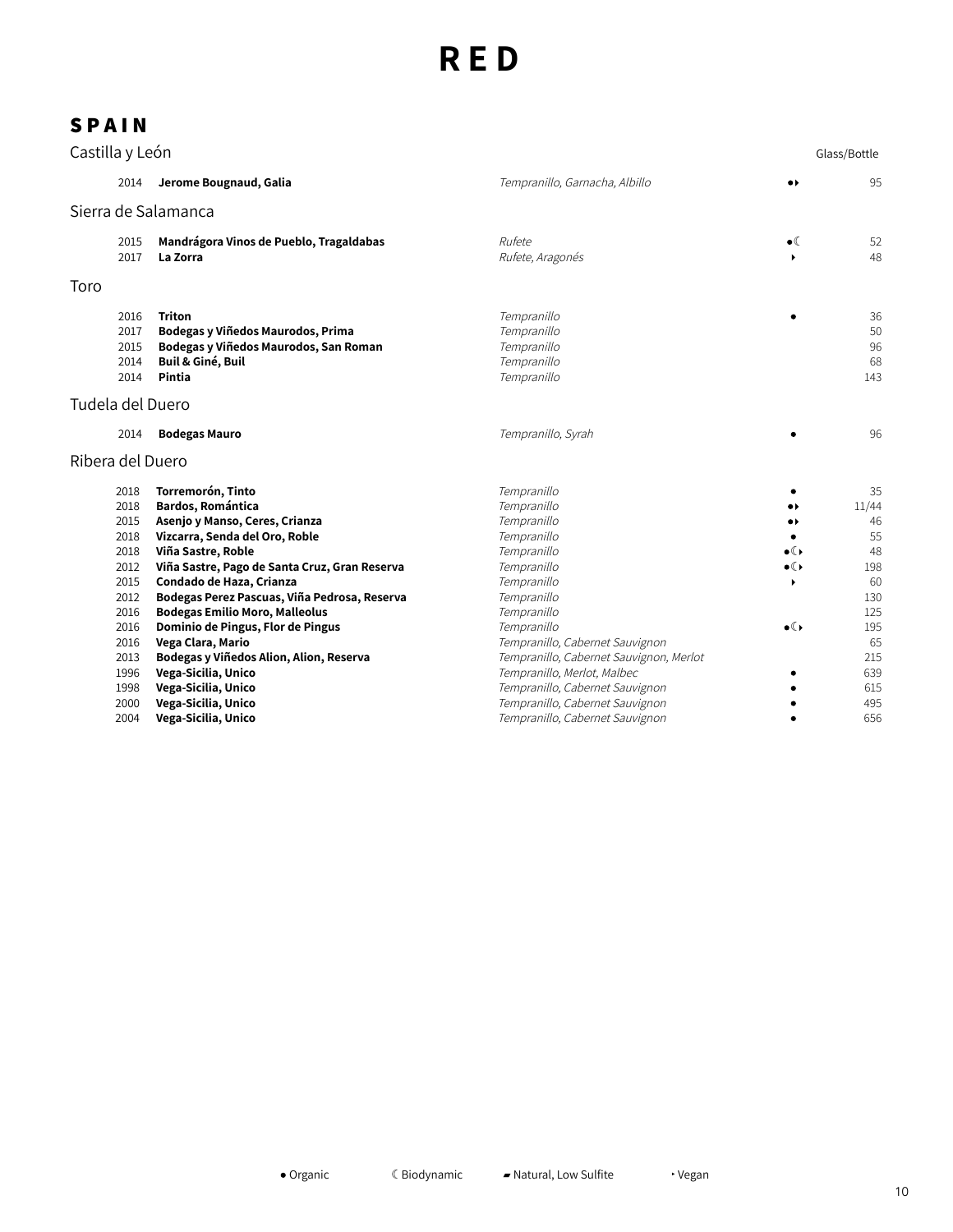| Navarra                              |                                                                                                                                                                                         |                                                                                                                                              |                                                                                             | Glass/Bottle                    |
|--------------------------------------|-----------------------------------------------------------------------------------------------------------------------------------------------------------------------------------------|----------------------------------------------------------------------------------------------------------------------------------------------|---------------------------------------------------------------------------------------------|---------------------------------|
| 2020<br>2019<br>2017<br>2011<br>1997 | <b>Le Naturel</b><br>Azul y Garanza (1 Liter)<br>Ochoa, Calendas Tinto<br>Ochoa, Reserva<br>Viña Magaña, Reserva                                                                        | Garnacha<br>Tempranillo<br>Garnacha, Tempranillo<br>Tempranillo, Cabernet Sauvignon, Merlot<br>Merlot, Cabernet Sauvignon, Temranillo, Syrah | <br>$\bullet$                                                                               | 8/32<br>42<br>29<br>55<br>147   |
| Ribeira Sacra                        |                                                                                                                                                                                         |                                                                                                                                              |                                                                                             |                                 |
| 2013<br>2016<br>2013<br>2019         | Abadía da Cova, Barrica<br><b>Bodegas Albamar, Fusco</b><br>Dominio de Bibei, Lalama<br>Ronsel do Sil, Alpendre                                                                         | Mencía<br>Mencía<br>Mencía<br>Marenzao                                                                                                       | ٠<br>$\bullet$ (<br>∙€∽                                                                     | 44<br>50<br>72<br>115           |
| Valdeorras                           |                                                                                                                                                                                         |                                                                                                                                              |                                                                                             |                                 |
| 2013<br>2015                         | Gaba do Xil<br>Alberto Orte, Escalada do Sil                                                                                                                                            | Mencía<br>Merenzao, Mencía, Garnacha Tintorera                                                                                               |                                                                                             | 39<br>83                        |
| Rìas Baixas                          |                                                                                                                                                                                         |                                                                                                                                              |                                                                                             |                                 |
| 2012<br>2015<br>2016                 | Lagar de Costa, Viva la Vid-a<br>Bastión de la Luna<br>Pedralonga, DoUmia                                                                                                               | Espadeiro<br>Caiño, Loureiro, Espadeiro<br>Mencía, Caiño, Espadeiro                                                                          | $\bullet\blacktriangleright$<br>$\bullet$                                                   | 69<br>78<br>49                  |
| <b>Bierzo</b>                        |                                                                                                                                                                                         |                                                                                                                                              |                                                                                             |                                 |
| 2012<br>2016<br>2017<br>2017<br>2018 | Castro Ventosa, El Castro de Valtuille, Joven<br><b>Puerta del Viento</b><br>Descendientes de Jose Palacios, Pétalos<br>Raul Perez, Ultreia St. Jacques<br>César Márquez Perez, Parajes | Mencía<br>Mencía<br>Mencía<br>Mencía, Bastardo, Garnacha Tintorera<br>Mencía, Alicante Bouschet                                              | $\bullet\blacktriangleright$<br>۰. ه<br>$\bullet$ ( )<br>.,<br>$\bullet\blacktriangleright$ | 34<br>45<br>55<br>65<br>13.5/54 |
| Galicia                              |                                                                                                                                                                                         |                                                                                                                                              |                                                                                             |                                 |
| 2015                                 | Vinos de Encostas, Wish                                                                                                                                                                 | Ferrol, Bastardo, Caiño Longo, Brancellao                                                                                                    | $\bullet$ (                                                                                 | 92                              |
| Asturias                             |                                                                                                                                                                                         |                                                                                                                                              |                                                                                             |                                 |
| 2019                                 | Dominio del Urogallo, La Fanfarria Tinto                                                                                                                                                | Mencía, Albarín Tinto                                                                                                                        | $\bullet$ ( $\to$ )                                                                         | 11/44                           |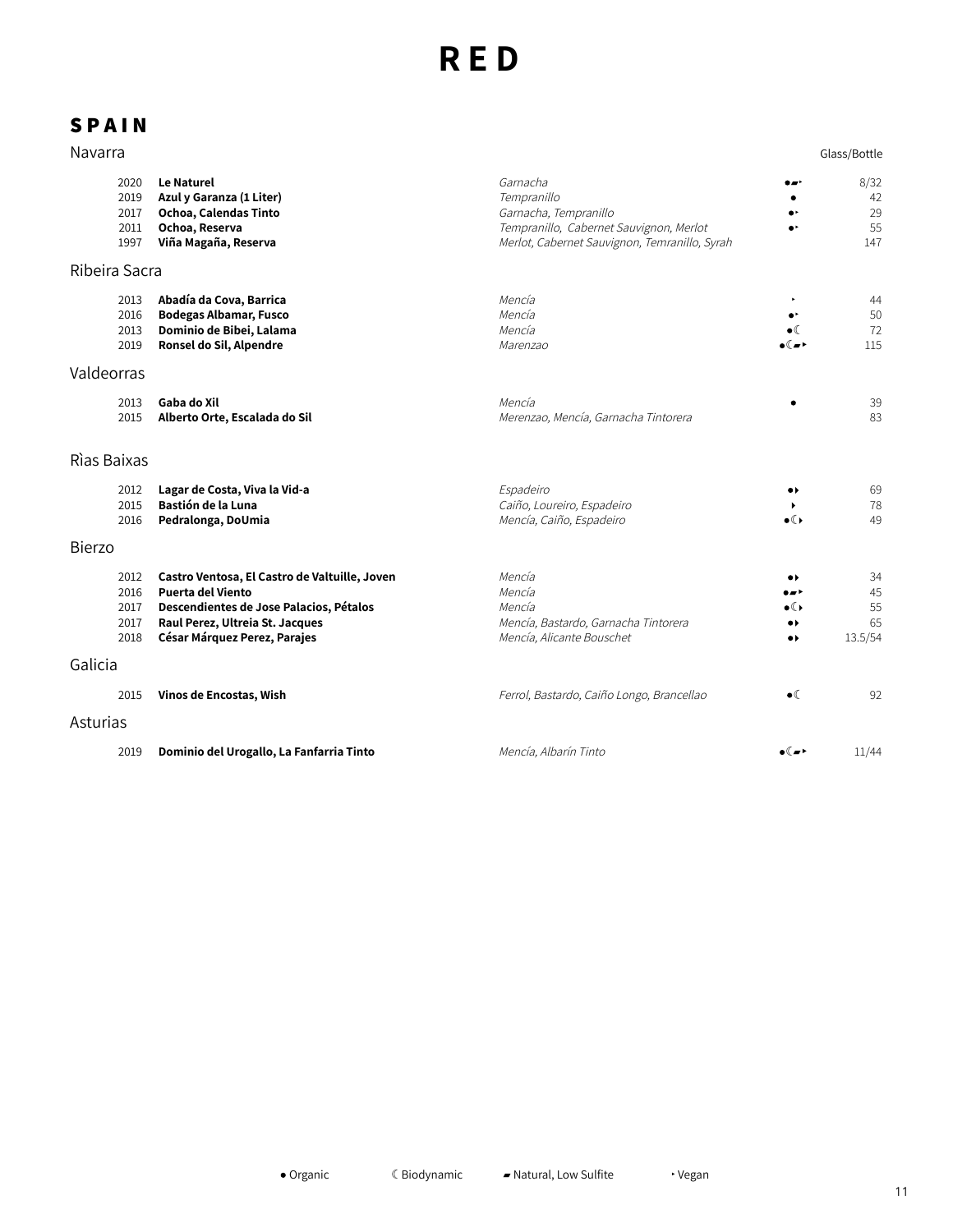#### **S P A I N**

|         | SPAIN                                                                        |                                                                                                                                                                                                                                                       |                                                                                                                                                                                                                                                                                                                         |                                                                                             |                                                               |
|---------|------------------------------------------------------------------------------|-------------------------------------------------------------------------------------------------------------------------------------------------------------------------------------------------------------------------------------------------------|-------------------------------------------------------------------------------------------------------------------------------------------------------------------------------------------------------------------------------------------------------------------------------------------------------------------------|---------------------------------------------------------------------------------------------|---------------------------------------------------------------|
|         | Terra Alta                                                                   |                                                                                                                                                                                                                                                       |                                                                                                                                                                                                                                                                                                                         |                                                                                             | Glass/Bottle                                                  |
|         | 2014<br>2016<br>2012<br>2011                                                 | Casa Mariol, Criança<br>Vinos Piñol, Portal<br>Vinos Piñol, Mather Teresina<br>Bodegas Edetària, Edetana                                                                                                                                              | <i>Samsó</i><br>Garnacha, Cariñena, Merlot, Syrah, Tempranillo<br>Garnacha, Cariñena, Morenillo<br>Garnacha, Syrah, Cariñena                                                                                                                                                                                            | $\bullet$<br>$\bullet\blacktriangleright$                                                   | 36<br>50<br>112<br>46                                         |
|         | Costers del Segre                                                            |                                                                                                                                                                                                                                                       |                                                                                                                                                                                                                                                                                                                         |                                                                                             |                                                               |
|         | 2015                                                                         | Tomás Cusiné, Vilosell                                                                                                                                                                                                                                | Tempranillo, Syrah, Merlot, Cabernet Sauvignon                                                                                                                                                                                                                                                                          |                                                                                             | 44                                                            |
|         | Montsant                                                                     |                                                                                                                                                                                                                                                       |                                                                                                                                                                                                                                                                                                                         |                                                                                             |                                                               |
|         | 2017<br>2016<br>2015<br>2011<br>2016<br>2012<br>2017                         | Joan d'Anguera, Altaroses<br>Joan d'Anguera, Planella<br>R.O.Q. Corporation, R-Oh<br><b>Celler Comunica</b><br><b>Vinyes Domenech, Furvus</b><br>Laurona<br><b>Clos Mogador, Com Tu</b>                                                               | Garnacha<br>Cariñena, Syrah<br>Garnacha, Cariñena<br>Cariñena, Garnacha<br>Garnacha, Merlot<br>Garnacha, Cariñena, Merlot, Syrah, Cabernet<br>Garnacha                                                                                                                                                                  | ∍∉≂≻<br>$\bullet$<br>$\bullet$ (<br>$\bullet$ ( )                                           | 50<br>52<br>39<br>63<br>65<br>14/56<br>95                     |
| Priorat |                                                                              |                                                                                                                                                                                                                                                       |                                                                                                                                                                                                                                                                                                                         |                                                                                             |                                                               |
|         | 2017<br>2015<br>2016<br>2013<br>2016<br>2007<br>2008<br>2009<br>2010<br>2015 | <b>Cesca Vicent</b><br>Cesca Vicent, Lo Piot<br>Mas Alta, Artigas<br>Ardèvol, Coma d'en Romeu<br><b>Celler Vall Llach, Embruix</b><br><b>Clos Erasmus</b><br><b>Clos Erasmus</b><br><b>Clos Erasmus</b><br><b>Clos Erasmus</b><br><b>Clos Erasmus</b> | Garnacha, Merlot, Cariñena, Cabernet, Syrah<br>Garnacha, Merlot, Cariñena, Syrah<br>Garnacha, Cabernet Sauvignon, Cariñena<br>Cabernet, Merlot, Syrah, Garnacha, Cariñena<br>Garnacha, Merlot, Cabernet, Cariñena, Syrah<br>Garnacha, Syrah<br>Garnacha, Syrah<br>Garnacha, Syrah<br>Garnacha, Syrah<br>Garnacha, Syrah | $\bullet\bullet$<br>$\bullet$ (<br>$\bullet$ (<br>$\bullet$ (<br>$\bullet$ (<br>$\bullet$ ( | 50<br>68<br>60<br>70<br>57<br>345<br>329<br>317<br>332<br>320 |
| Penedès |                                                                              |                                                                                                                                                                                                                                                       |                                                                                                                                                                                                                                                                                                                         |                                                                                             |                                                               |
|         | 2010<br>2014                                                                 | Parés Baltà, Hisenda Miret<br>Partida Creus, Vinel-lo                                                                                                                                                                                                 | Garnacha<br>Garnacha, Garrut, Samsó, Sumoll, Trepat                                                                                                                                                                                                                                                                     | $\bullet$ ( )<br>a =>                                                                       | 85<br>48                                                      |
|         | Conca de Barberà                                                             |                                                                                                                                                                                                                                                       |                                                                                                                                                                                                                                                                                                                         |                                                                                             |                                                               |
|         | 2014<br>2020                                                                 | <b>Josep Foraster</b><br>Vins de Pedra, Negre de Folls                                                                                                                                                                                                | Trepat<br>Trepat, Garnacha, Tempranillo                                                                                                                                                                                                                                                                                 |                                                                                             | 53<br>9.5/38                                                  |
|         | Catalunya                                                                    |                                                                                                                                                                                                                                                       |                                                                                                                                                                                                                                                                                                                         |                                                                                             |                                                               |
|         | 2018                                                                         | <b>Bodegas Puiggros, Exedra</b>                                                                                                                                                                                                                       | Garnacha                                                                                                                                                                                                                                                                                                                | ∙∝∍                                                                                         | 48                                                            |
|         | 1.4 a 11 a <i>n</i> a a                                                      |                                                                                                                                                                                                                                                       |                                                                                                                                                                                                                                                                                                                         |                                                                                             |                                                               |

#### Mallorca

| Ca'n Verdura, Supernova            | Mantonegro                        | $\bullet$ ( ) | 65 |
|------------------------------------|-----------------------------------|---------------|----|
| Anima Negra, An 2                  | Callet, Mantonegro, Syrah         | $\bullet$     | 48 |
| 4 Kilos, Gallinas y Focas          | Mantonegro, Syrah                 |               | 67 |
| Mesquida Mora, Sincronia Negre     | Callet, Mantonegro, Syrah, Merlot | $\bullet$ (   | 44 |
| Canary Islands                     |                                   |               |    |
| Monje, Hollera Carbonica, Tenerife | Listan Negro                      |               | 45 |
|                                    |                                   |               |    |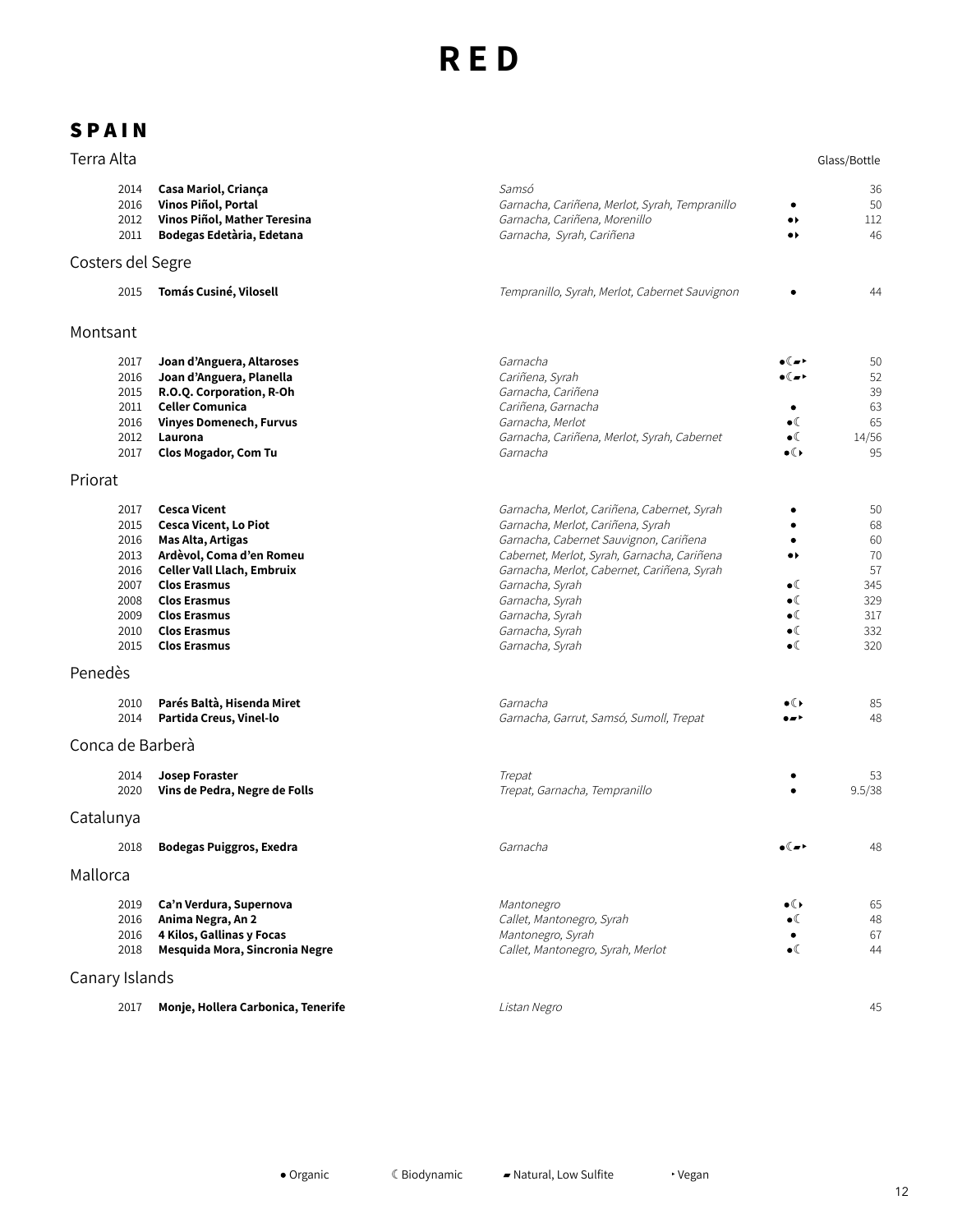| Empordà   |                                      |                                                                                                                                                        |                                                          |                                                                            | Glass/Bottle                    |
|-----------|--------------------------------------|--------------------------------------------------------------------------------------------------------------------------------------------------------|----------------------------------------------------------|----------------------------------------------------------------------------|---------------------------------|
|           | 2020                                 | La Vinyeta, Bongo                                                                                                                                      | Monastrell                                               | $\bullet$                                                                  | 9/36                            |
|           | El Terrerazo                         |                                                                                                                                                        |                                                          |                                                                            |                                 |
|           | 2016                                 | Bodegas Mustiguillo, Mestizaje                                                                                                                         | Bobal, Garnacha, Syrah                                   | $\bullet\,\flat$                                                           | 44                              |
| Valencia  |                                      |                                                                                                                                                        |                                                          |                                                                            |                                 |
|           | 2017                                 | Rafael Cambra, Dos                                                                                                                                     | Monastrell, Cabernet Sauvignon, Cabernet Franc,          |                                                                            | 40                              |
| Jumilla   |                                      |                                                                                                                                                        |                                                          |                                                                            |                                 |
|           | 2017<br>2017                         | <b>Bodegas Ponce, Depaula</b><br>Casa Castillo, Las Gravas                                                                                             | Monastrell<br>Monastrell, Garnacha                       | $\bullet$ ( )                                                              | 30<br>55                        |
| Yecla     |                                      |                                                                                                                                                        |                                                          |                                                                            |                                 |
|           | 2013                                 | Elo                                                                                                                                                    | Monastrell                                               |                                                                            | 84                              |
|           | Sierra de Gredos                     |                                                                                                                                                        |                                                          |                                                                            |                                 |
|           | 2019<br>2017<br>2015<br>2017<br>2017 | Bernabeleva, Camino de Navaherreros<br>Bernabeleva, Navaherreros<br>Bernabeleva, Viña Bonita<br>Comando G, La Bruja de Rozas<br>Pegaso, Zeta, Cebreros | Garnacha<br>Garnacha<br>Garnacha<br>Garnacha<br>Garnacha | $\bullet$ (<br>$\bullet \mathbb{C}$<br>$\bullet$ (<br>$\bullet \mathbb{C}$ | 12.5/50<br>48<br>92<br>72<br>50 |
| La Mancha |                                      |                                                                                                                                                        |                                                          |                                                                            |                                 |
|           | 2018                                 | Bodegas Verduguez, Volver                                                                                                                              | Tempranillo                                              | $\bullet\blacktriangleright$                                               | 40                              |
|           | <b>VdT Castilla</b>                  |                                                                                                                                                        |                                                          |                                                                            |                                 |
|           | 2018<br>2019<br>2020                 | Más Que Vino, Los Conejos Malditos<br>Bodegas Tavera, Lechuza<br>Uva de Vida, Biográfico                                                               | Tempranillo<br>Garnacha<br>Tempranillo, Graciano         | ∙€∽                                                                        | 9/36<br>28<br>13/52             |
| Manchuela |                                      |                                                                                                                                                        |                                                          |                                                                            |                                 |
|           | 2018<br>2015                         | <b>Bodegas Ponce, La Casilla</b><br><b>Bodegas Ponce, Buena Pinta</b>                                                                                  | Bobal<br>Moravia Agria, Garnacha                         | ∙€<br>$\bullet$ ( )                                                        | 12/48<br>40                     |
| Andalusia |                                      |                                                                                                                                                        |                                                          |                                                                            |                                 |
|           | 2015                                 | Vara y Pulgar, Cadíz                                                                                                                                   | Tintilla                                                 |                                                                            | 13/52                           |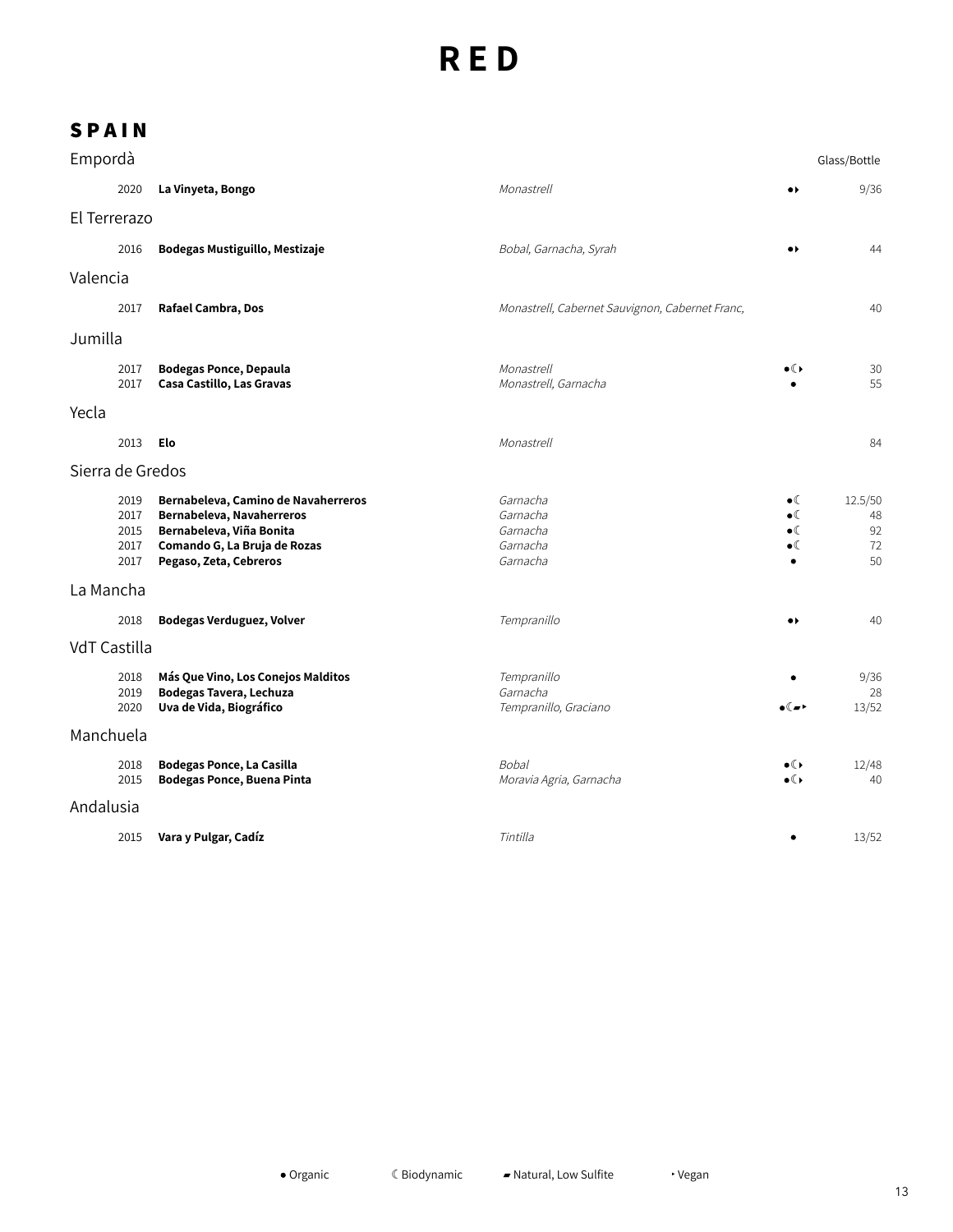## **P O R T U G A L**

2018

**Azores Wine Company, Vulcanico Tinto**

#### **Douro** Glass/Bottle Tinta Barroca, Tinta Roriz, Touriga Nacional 2015 **Quinta do Romeu, Moinho do Gato**  $\bullet$ 2019 **Prats & Symington, Post Scriptum** Touriga Franca, Touriga Nacional, Tinta Roriz 2014 **Luis Seabra Vinhos, Xisto Ilimitado** Touriga Franca, Tinta Amarela, Tinta Roriz, Rufete Dão 2015 **Fontes Cunha, Mondeco** Touriga Nac., Tinta Roriz, Alfrocheiro, Jaen, Baga 2013 **Quinta de Saes, Reserva Estagio Prolongado** Touriga Nacional, Alfrocheiro, 'Others'  $\bullet$ 2004 **Casa de Darei, Jose** Touriga Nacional, Tinta Roriz, Alfrocheiro, Jaen Bairrada 1990 **Caves São João, Frei João Tinto** Baga 1985 **Caves São João, Frei João Tinto** Baga 1994 **Caves São João, Poço de Lobo Tinto** Cabernet Sauvignon Alentejo 2019 **Fita Preta, Vai Nua** Touriga Nacional  $\overline{ }$ 2014 **Piteira, Tinto de Talha** Moreto Lagoa 2018 **Morgado do Quintao, Clarete** Tinta Negra Mole ▰‣ 67 Pico 2015 **Azores Wine Company, Isabella a Proibida** Isabella

Tempranillo, Agronòmica, Castelão, Touriga

Organic ☾ Biodynamic ▰ Natural, Low Sulfite ‣ Vegan

29 56 52

7/28 68 125

> 85 90 85

> 53 48

> 79 69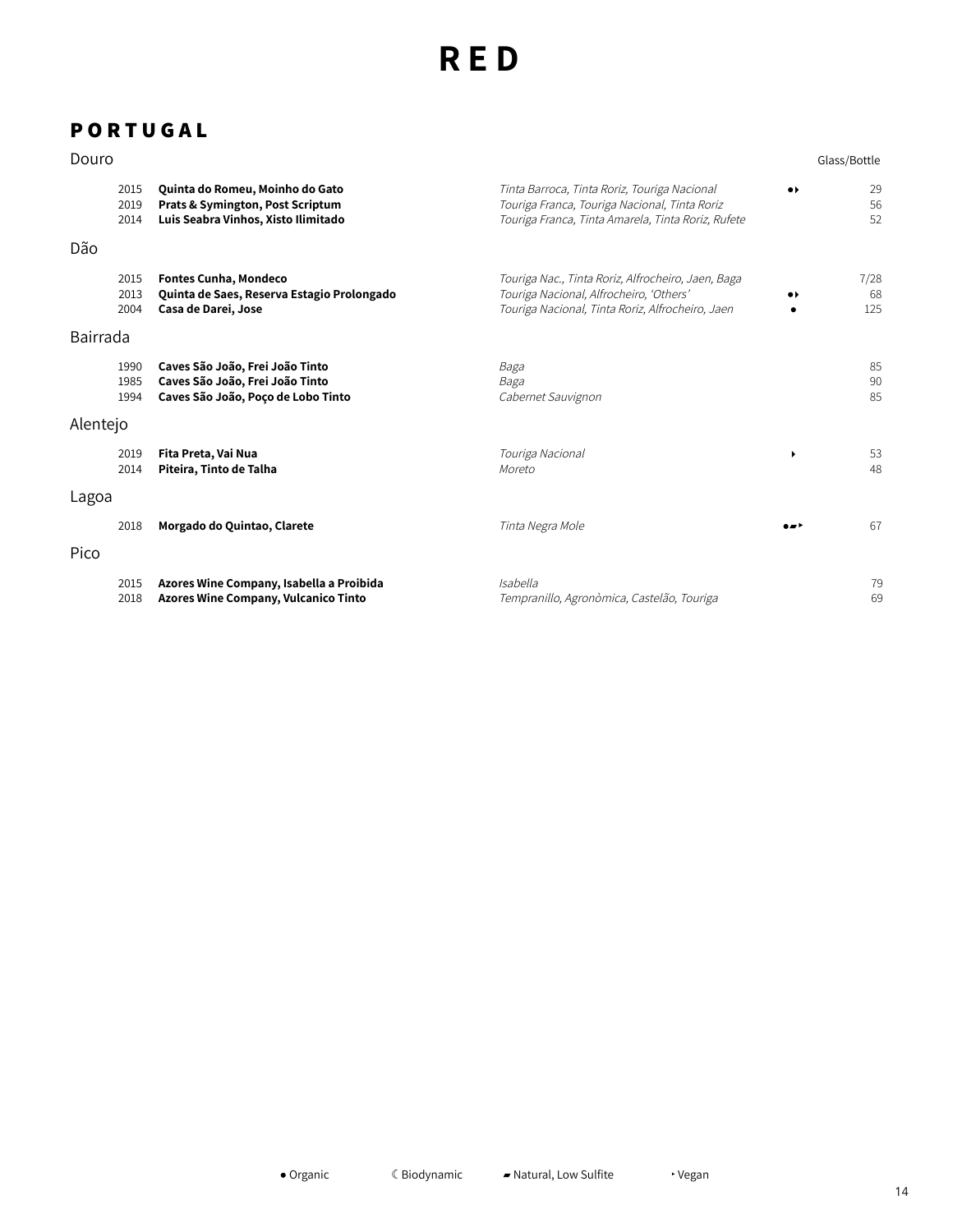### **A R G E N T I N A**

|      |                                                     |                                      |                              | Glass/Bottle |
|------|-----------------------------------------------------|--------------------------------------|------------------------------|--------------|
| 2016 | Jelu                                                | Pinot Noir                           | $\bullet$                    | 32           |
| 2017 | Familia Schroeder, Saurus Patagonia Select, Neuquen | Pinot Noir                           |                              | 54           |
| 2017 | Bodegas Chacra, Barda                               | Pinot Noir                           | $\bullet$ ( $\bullet$ )      | 55           |
|      |                                                     |                                      |                              |              |
| 2019 | RJ Viñedos, MDZ                                     | Malbec                               |                              | 28           |
| 2016 | Mendel                                              | Malbec                               |                              | 56           |
| 2015 | Viña Alicia, Paso de Piedra, Las Compuertas         | Malbec                               |                              | 39           |
| 2015 | Roberto Bonfanti, Alpha Gran Reserva, Perdriel      | Malbec                               | $\bullet\blacktriangleright$ | 68           |
| 2011 | Achaval Ferrer, Finca Bella Vista, Perdriel         | Malbec                               |                              | 189          |
| 2020 | <b>Earth First, Sustainable</b>                     | Malbec                               |                              | 8.5/34       |
| 2018 | <b>Earth First, Organically Grown Crianza</b>       | Malbec                               |                              | 38           |
| 2017 | Alpamanta, Natal, Ugarteche                         | Malbec                               |                              | 37           |
| 2017 | <b>Tres Wines, El Perseguidor</b>                   | Bonarda, Malbec                      |                              | 38           |
| 2018 | Quieto, Blend of Terroirs                           | Malbec, Cabernet Franc               |                              | 30           |
| 2019 | Quieto, Gran Corte, Agrelo                          | Cabernet Franc, Malbec, Syrah        |                              | 12.5/50      |
| 2013 | Quieto, Enlace, Reserva, Agrelo                     | Cabernet Franc, Malbec, Syrah        |                              | 60           |
| 2002 | Nicolás Catena Zapata                               | Cabernet Sauvignon, Malbec           |                              | 175          |
|      |                                                     |                                      |                              |              |
| 2018 | Domaine Nico, Grand Mère                            | Pinot Noir                           |                              | 70           |
| 2018 | Zorzal, Gran Terroir, Gualtallary                   | Malbec                               |                              | 45           |
| 2018 | Michelini i Mufatto, GY, Gualtallary                | Malbec, Cabernet Franc               |                              | 60           |
| 2019 | Del Mono, Tinto, Tupungato                          | Malbec, Syrah                        |                              | 35           |
| 2018 | Gen de Alma, Ji Ji Ji, Gualtallary                  | Malbec, Pinot Noir                   | $\bullet$ ( $\bullet$ )      | 39           |
| 2016 | Montesco, Parral, Tupungato                         | Malbec, Cabernet Sauvignon, Bonarda  |                              | 47           |
| 2016 | <b>Familia Mayol, Cuatro Primos</b>                 | Malbec, Syrah, Bonarda, Petit Verdot |                              | 50           |
|      |                                                     |                                      |                              |              |
| 2018 | <b>Cara Sur, Tinto</b>                              | Bonarda, Barbera                     |                              | 48           |
|      | Patagonia<br>San Juan                               | Luján de Cuyo<br>Valle de Uco        |                              |              |

#### Lavalle

| 2017 Capítulo 7, Belinda | Bonarda, Pedro Ximénez | 8.5/34 |
|--------------------------|------------------------|--------|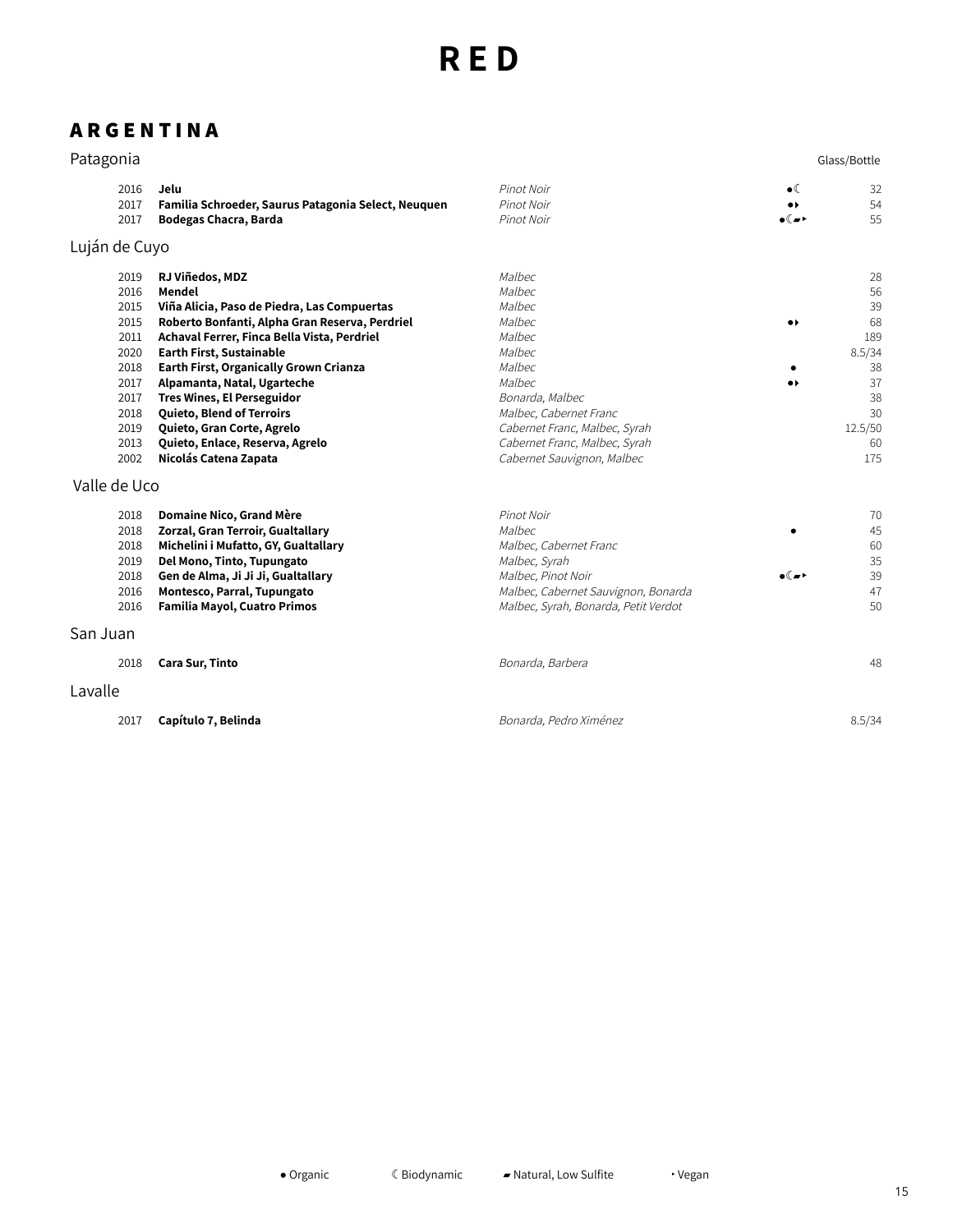## **C H I L E**

| Maipo Valley                 |                                                                                                            |                                                      |        | Glass/Bottle              |
|------------------------------|------------------------------------------------------------------------------------------------------------|------------------------------------------------------|--------|---------------------------|
| 2016                         | Peñalolen                                                                                                  | Cabernet Sauvignon                                   |        | 13/52                     |
| Cachapoal                    |                                                                                                            |                                                      |        |                           |
| 2015                         | <b>Clos des Fous, Grillos Cantores</b>                                                                     | Cabernet Sauvignon                                   | ٠      | 40                        |
| Colchagua                    |                                                                                                            |                                                      |        |                           |
| 2016<br>2017<br>2016         | Terranoble, Gran Reserva<br>Polkura<br>Polkura                                                             | Cabernet Sauvignon<br>Syrah<br>Malbec                | ▶<br>ь | 48<br>11.5/46<br>50       |
| Casablanca Valley            |                                                                                                            |                                                      |        |                           |
| 2019<br>2019<br>2016<br>2017 | Casas del Bosque, Gran Reserva<br>Prisma<br>Kingston Family, Tobiano<br><b>Villard, Expression Reserve</b> | Pinot Noir<br>Pinot Noir<br>Pinot Noir<br>Pinot Noir | ١      | 13.5/54<br>30<br>42<br>48 |
| Leyda Valley                 |                                                                                                            |                                                      |        |                           |
| 2013                         | Amayna                                                                                                     | Pinot Noir                                           |        | 72                        |
| Itata Valley                 |                                                                                                            |                                                      |        |                           |
| 2018<br>2016                 | Viñateros Bravos, Volcánico<br>P. Parra y Familia, Pencopolitano                                           | País<br>Malbec, Syrah, Cinsault, Cariñena, País      | ∙€∞    | 42<br>50                  |
| URUGUAY<br>Maldonado         |                                                                                                            |                                                      |        |                           |

|              | 2015 | Alto de la Ballena, Clásico              | Merlot, Cabernet Franc, Tannat | 32    |
|--------------|------|------------------------------------------|--------------------------------|-------|
|              | 2016 | Alto de la Ballena, Reserva              | Tannat, Viognier               | 12/48 |
| Cerro Chapeu |      |                                          |                                |       |
|              | 2016 | Bodegas Carrau, Ysern 'Blend of Regions' | <i>Tannat</i>                  | 40    |
|              | 2016 | Bodegas Cerro Chapeu, Batovi T1          | <i>Tannat</i>                  | 64    |
| Las Violetas |      |                                          |                                |       |
|              | 2016 | Bodegas Bouza, Parcela Unica B6          | <b>Tannat</b>                  | 80    |
|              | 2004 | <b>Bodegas Carrau, Vilasar</b>           | Nebbiolo                       | 75    |
|              | 2017 | <b>Bodegas Bouza, Monte Vide Eu</b>      | Tannat, Tempranillo, Merlot    | 92    |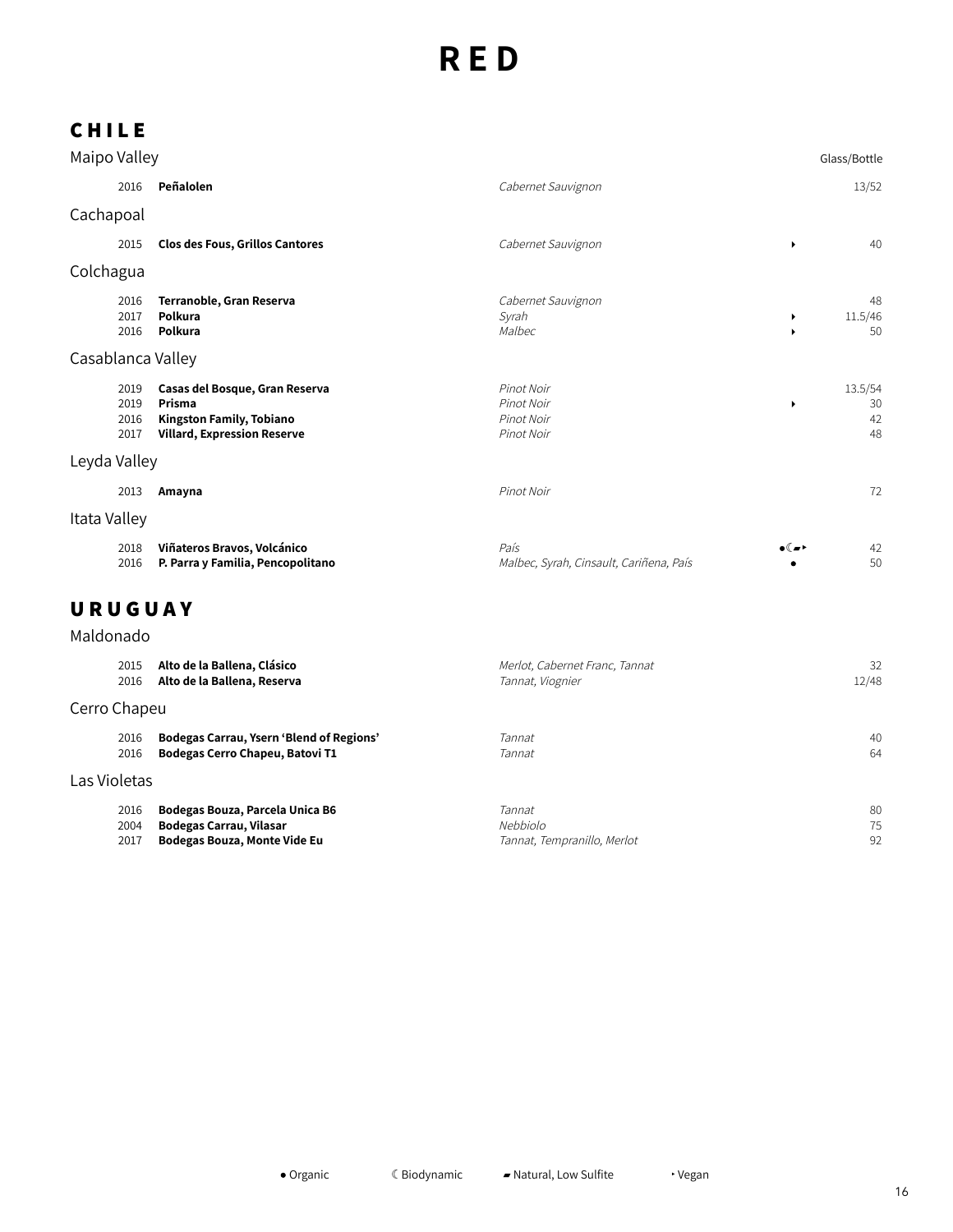#### **W A S H I N G T O N**

| Red Mountain      |                      |                                                                                                                                   |                                                         |                                               | Glass/Bottle    |
|-------------------|----------------------|-----------------------------------------------------------------------------------------------------------------------------------|---------------------------------------------------------|-----------------------------------------------|-----------------|
|                   | 2016<br>2010         | <b>Hedges Family Estate</b><br><b>Hedges Family Estate, Mountain Blend</b>                                                        | Cabernet Sauvignon<br>Cabernet Sauvignon, Merlot, Syrah | $\bullet$ ( )<br>$\bullet$                    | 80<br>56        |
| OREGON            |                      |                                                                                                                                   |                                                         |                                               |                 |
| Willamette Valley |                      |                                                                                                                                   |                                                         |                                               |                 |
|                   | 2017<br>2015         | <b>Montinore Estate</b><br>Bergström, Gregory Ranch, Yamhill-Carlton                                                              | Pinot Noir<br>Pinot Noir                                | $\bullet$ ( )<br>$\bullet$ ( )                | 44<br>125       |
|                   |                      | <b>CALIFORNIA</b>                                                                                                                 |                                                         |                                               |                 |
|                   | <b>NV</b>            | Sean Thackrey, Pleiades XXV                                                                                                       | Sangiovese, Viognier, Pinot Noir, Zinfandel             |                                               | 69              |
| North Coast       |                      |                                                                                                                                   |                                                         |                                               |                 |
|                   | 2015                 | <b>Wind Gap, Soif</b>                                                                                                             | Valdiguie, Negroamaro, Syrah, Dolcetto                  |                                               | 68              |
|                   |                      | Mendocino County                                                                                                                  |                                                         |                                               |                 |
|                   | 2012                 | Copain, Les Voisins, Yorkville Highlands                                                                                          | Syrah                                                   | $\bullet$ ( )                                 | 82              |
| Sonoma County     |                      |                                                                                                                                   |                                                         |                                               |                 |
|                   | 2014<br>2017<br>2013 | Radio-Coteau, La Neblina, Anderson Valley<br>Dashe Cellars, Dry Creek Valley<br>Hobo Wine Co., Sceales Vineyard, Alexander Valley | Pinot Noir<br>Zinfandel<br>Grenache                     | $\bullet$ ( )<br>$\bullet\blacktriangleright$ | 120<br>46<br>65 |
| Napa Valley       |                      |                                                                                                                                   |                                                         |                                               |                 |
|                   | 2016<br>2015         | <b>Domaine Carneros, Los Carneros</b><br><b>The Terraces</b>                                                                      | Pinot Noir<br>Cabernet Sauvignon                        | $\bullet\blacktriangleright$                  | 78<br>135       |
| El Dorado         |                      |                                                                                                                                   |                                                         |                                               |                 |
|                   | 2016                 | Edmunds St. John, Bone-Jolly, El Dorado County                                                                                    | Gamay                                                   |                                               | 46              |
| Central Coast     |                      |                                                                                                                                   |                                                         |                                               |                 |
|                   | 2018<br>2016<br>2016 | <b>Folk Machine</b><br>Qupé<br><b>Domaine Eden, Santa Cruz Mountains</b>                                                          | Pinot Noir<br>Syrah<br>Cabernet Sauvignon               | ٠<br>$\bullet$<br>$\bullet\star$              | 45<br>42<br>98  |
| Santa Barbara     |                      |                                                                                                                                   |                                                         |                                               |                 |
|                   | 2016                 | Sandhi, Santa Rita Hills                                                                                                          | Pinot Noir                                              |                                               | 80              |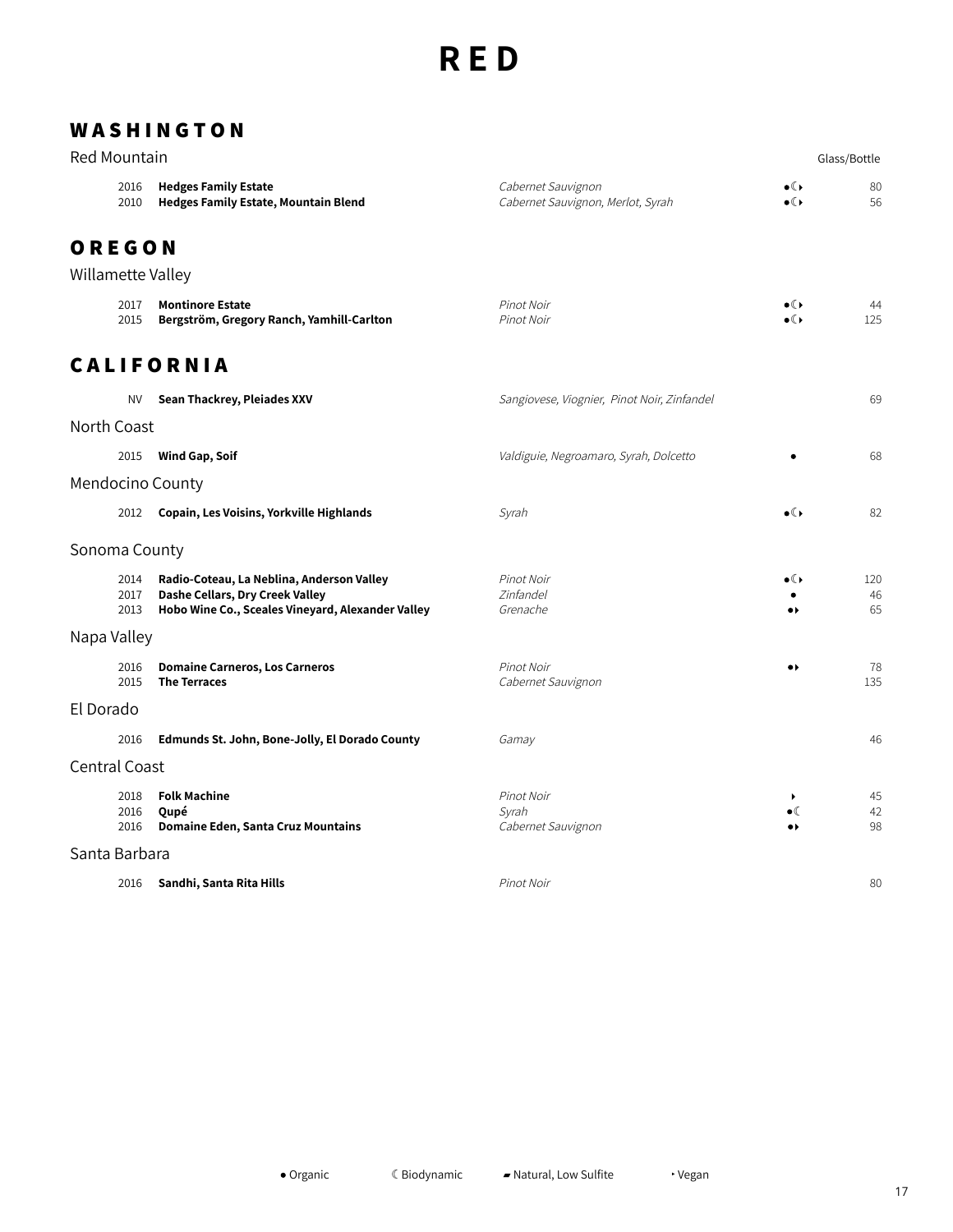## **F R A N C E**

|                 |                                              | Côtes de Provence                                                                                                                                                                                                                                                            |                                                                                                                                                                          |                                                                             | Glass/Bottle                            |
|-----------------|----------------------------------------------|------------------------------------------------------------------------------------------------------------------------------------------------------------------------------------------------------------------------------------------------------------------------------|--------------------------------------------------------------------------------------------------------------------------------------------------------------------------|-----------------------------------------------------------------------------|-----------------------------------------|
|                 | 2019                                         | Clos Cibonne, Cuvée Spéciale Rouge                                                                                                                                                                                                                                           | Tibouren, Grenache                                                                                                                                                       | $\bullet\,\flat$                                                            | 60                                      |
| Rhone           |                                              |                                                                                                                                                                                                                                                                              |                                                                                                                                                                          |                                                                             |                                         |
|                 | 2016<br>2018<br>2017<br>2020<br>2015<br>2015 | Étienne Bécheras, Le Prieuré d'Arras, Saint Joseph<br>Anne Pichon, Sauvage Vieilles Vignes, Côtes du Ventoux<br>Domaine La Manarine, Côtes du Rhône<br>Domaine Vallot, Côtes-du-Rhône<br>Château La Nerthe, Châteauneuf-du-Pape<br><b>Domaine Gourt de Mautens, Vaucluse</b> | Svrah<br>Grenache<br>Grenache, Syrah, Mourvèdre<br>Grenache, Syrah, Mourvèdre, Cinsault, Clairette<br>Grenache, Syrah, Mourvèdre<br>Grenache, Carignan, Mourvèdre, Syrah | <br>$\bullet\blacktriangleright$<br>$\bullet$ (<br>$\bullet$<br>$\bullet$ ( | 65<br>52<br>35<br>13.5/54<br>134<br>165 |
| Loire Valley    |                                              |                                                                                                                                                                                                                                                                              |                                                                                                                                                                          |                                                                             |                                         |
|                 | 2018<br>2018<br>2018                         | <b>Clos Roussely, Canaille, Touraine</b><br><b>Bruno Dubois, Saumur-Champigny</b><br>Domaine Bernard Baudry, Les Grézeaux, Chinon                                                                                                                                            | Gamay<br>Cabernet Franc<br>Cabernet Franc                                                                                                                                |                                                                             | 55<br>52<br>57                          |
| Beaujolais      |                                              |                                                                                                                                                                                                                                                                              |                                                                                                                                                                          |                                                                             |                                         |
|                 | 2017<br>2018                                 | Domaine des Terres Dorées, L'Ancien<br>Château Gaillard, Morgon                                                                                                                                                                                                              | Gamay<br>Gamay                                                                                                                                                           |                                                                             | 39<br>48                                |
| Burgundy        |                                              |                                                                                                                                                                                                                                                                              |                                                                                                                                                                          |                                                                             |                                         |
|                 | 2018<br>2013<br>2012                         | Jean-Paul Brun, Bourgogne<br>Eric de Suremain, Les Preaux, 1er Cru, Rully<br>Paul Garaudet, Cuvée Paul, Monthelie                                                                                                                                                            | Pinot Noir<br>Pinot Noir<br>Pinot Noir                                                                                                                                   | $\bullet$ ( )                                                               | 48<br>74<br>80                          |
| <b>Bordeaux</b> |                                              |                                                                                                                                                                                                                                                                              |                                                                                                                                                                          |                                                                             |                                         |
|                 | 2016<br>2016                                 | Château Moulin de Tricot, Haut-Médoc<br>Château Le Puy, 'Emilien', Côtes de Bordeaux                                                                                                                                                                                         | Cabernet Sauvignon, Merlot<br>Merlot, Cabernet Franc, Cabernet, Malbec                                                                                                   | $\bullet$                                                                   | 73<br>108                               |
| Bandol          |                                              |                                                                                                                                                                                                                                                                              |                                                                                                                                                                          |                                                                             |                                         |
|                 | 2016                                         | <b>Château Canadel</b>                                                                                                                                                                                                                                                       | Mourvèdre, Cinsault, Grenache, Syrah                                                                                                                                     | $\bullet$                                                                   | 85                                      |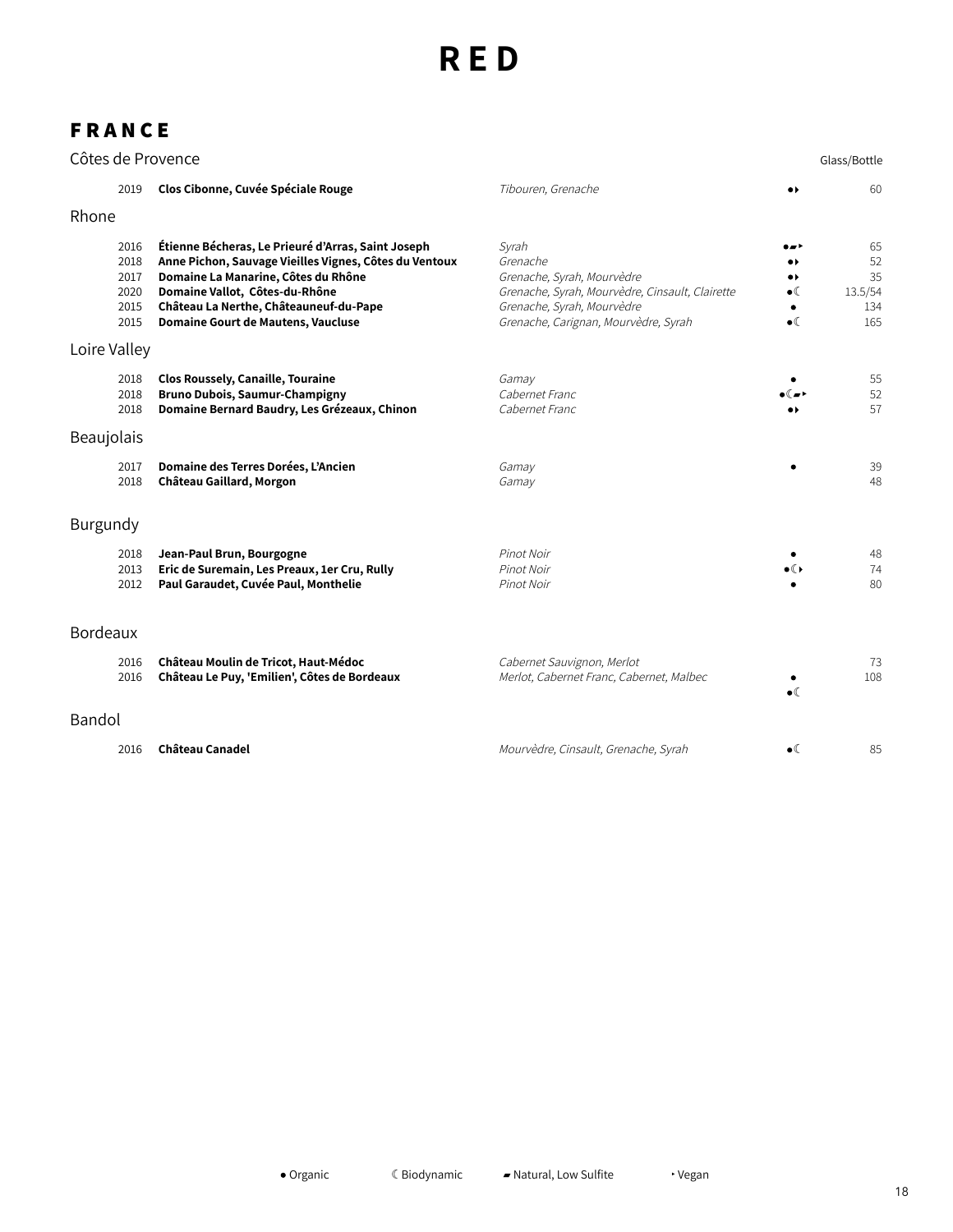## **I T A L Y**

| Veneto                               |                                                                                                                                                                        |                                                                                                          |                                                                                 | Glass/Bottle                |
|--------------------------------------|------------------------------------------------------------------------------------------------------------------------------------------------------------------------|----------------------------------------------------------------------------------------------------------|---------------------------------------------------------------------------------|-----------------------------|
| 2017<br>2006                         | <b>Redentore, Delle Venezie</b><br>Giuseppe Quintarelli, Valpolicella Classico Superiore                                                                               | Refosco dal Peduncolo<br>Corvina, Corvione, Rondinella                                                   | $\bullet$                                                                       | 35<br>144                   |
| Piemonte                             |                                                                                                                                                                        |                                                                                                          |                                                                                 |                             |
| 2016<br>2017<br>2014<br>2014<br>2012 | <b>Cantine Valpane, Rosso Pietro</b><br>De Forville, Langhe<br>Silvio Giamello, Vincenziana, Barbaresco<br>Damilano, Lecinquevigne, Barolo<br>Fratelli Brovia, Barolo  | Barbera del Monferrato<br>Nebbiolo<br>Nebbiolo<br>Nebbiolo<br>Nebbiolo                                   | $\blacktriangleright$<br>$\bullet$                                              | 38<br>50<br>99<br>84<br>110 |
| Liguria                              |                                                                                                                                                                        |                                                                                                          |                                                                                 |                             |
| 2010                                 | Punta Crena, Vigneto Isasco                                                                                                                                            | Rossese                                                                                                  | $\ddot{\phantom{1}}$                                                            | 52                          |
| Toscana                              |                                                                                                                                                                        |                                                                                                          |                                                                                 |                             |
| 2012<br>2012<br>2014<br>2017<br>2016 | Dante di Fiorenzo, Brunello di Montalcino<br>Sesti, Brunello di Montalcino<br>Il Colle, Brunello di Montalcino<br>Altesino, Rosso di Altesino<br>Montesecondo, Chianti | Sangiovese<br>Sangiovese<br>Sangiovese<br>Sangiovese, Cabernet Sauvignon, Merlot<br>Sangiovese, Canaiolo | $\bullet$<br>$\bullet$                                                          | 85<br>199<br>98<br>44<br>68 |
| Umbria                               |                                                                                                                                                                        |                                                                                                          |                                                                                 |                             |
| 2010                                 | Paolo Bea, Pagliaro                                                                                                                                                    | Sagrantino di Montefalco                                                                                 | $\bullet$                                                                       | 136                         |
| Sicilia                              |                                                                                                                                                                        |                                                                                                          |                                                                                 |                             |
| 2018<br>2015<br>2018<br>2017<br>2015 | <b>Terre Nere, Etna Rosso</b><br>Passopisciaro<br>Frank Cornelissen, Munjebel Rosso 5, Mt. Etna<br>Iniceri, Eremita<br><b>COS, Pithos Rosso</b>                        | Nerello Mascalese<br>Nerello Mascalese<br>Nerello Mascalese<br>Nero d'Avola<br>Nero d'Avola, Frappato    | $\bullet\texttt{'}$<br>$\bullet$<br>۰.۰<br>$\bullet$ (<br>$\bullet$ ( $\bullet$ | 38<br>85<br>90<br>37<br>82  |